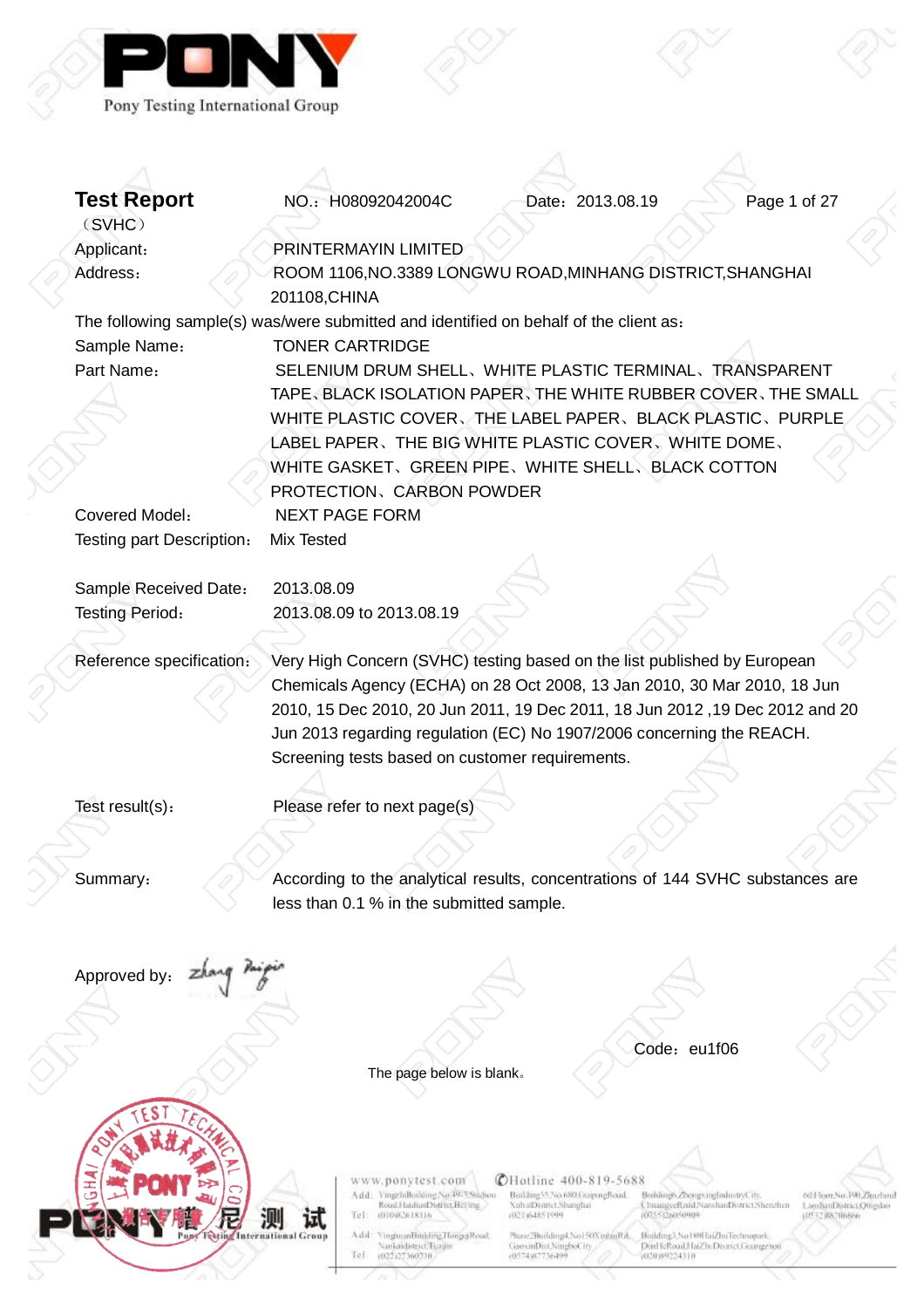



Z

| Q2612A        | <b>CE252A</b>    | <b>ML-D3050A</b>   | MINOLTA 1600W         | <b>DELL 1720</b>       |
|---------------|------------------|--------------------|-----------------------|------------------------|
| <b>CB435A</b> | <b>CE253A</b>    | <b>ML-D3050B</b>   | TN-350/2000/2025/2050 | DELL1230/1235C         |
| <b>CB436A</b> | <b>CB400A</b>    | ML1210/5100/4500   | TN-360/2120/2125/2130 | <b>DELL1320</b>        |
| <b>CE278A</b> | <b>CB401A</b>    | M1610/2010/SCX4521 | TN-420/2210/2010      | OKI C3300/3400         |
| <b>CE285A</b> | <b>CB402A</b>    | M1710/4100/SCX4216 | TN-450/2220           | OKI C110/130           |
| <b>CE505A</b> | CB403A           | <b>CLT-C406S</b>   | TN720/3330            | OKI C710/711           |
| <b>CE505X</b> | CF210A           | CLT-M406S          | TN750/3380            | <b>OKI B410</b>        |
| <b>CE255A</b> | CF211A           | <b>CLT-Y406S</b>   | TN780/3390            | <b>OKI B411</b>        |
| <b>CE255X</b> | CF212A           | <b>CLT-K407S</b>   | DR-520                | <b>OKI B431</b>        |
| <b>CF280A</b> | CF213A           | <b>CLT-C407S</b>   | DR420/450             | OKI B4100/4200         |
| <b>CF280X</b> | <b>CC530A</b>    | <b>CLT-M407S</b>   | DR720/750/780         | KX-FA84E               |
| <b>CE390A</b> | CC531A           | <b>CLT-Y407S</b>   | TN210/230/240BK       | KX-FA83E               |
| <b>CE390X</b> | <b>CC532A</b>    | <b>CLT-K409S</b>   | TN210/230/240C        | KX-FA85E               |
| Q5942A        | <b>CC533A</b>    | <b>CLT-C409S</b>   | TN210/230/240M        | RICOH SP100            |
| Q5942X        | <b>CB540A</b>    | <b>CLT-M409S</b>   | TN210/230/240Y        | RICOH SP1000           |
| Q5949A        | CB541A           | <b>CLT-Y409S</b>   | TN315/325/345/348BK   | <b>TK-17</b>           |
| Q5949X        | <b>CB542A</b>    | <b>CLT-K504</b>    | TN310/325/345/348C    | <b>TK-18</b>           |
| Q7553A        | CB543A           | <b>CLT-C504</b>    | TN310/325/345/348M    | <b>TK-100</b>          |
| Q7553X        | Q6000A           | <b>CLT-M504</b>    | TN310/325/345/348Y    | TK-110/111/112/113     |
| C7115A        | Q6001A           | <b>CLT-Y504</b>    | E260/360/460          | TK-120/122             |
| C7115X        | Q6002A           | <b>CLT-K506</b>    | E120                  | TK-130/131/132/133/134 |
| Q2613A        | Q6003A           | <b>CLT-C506</b>    | E210                  | TK-140/142/144         |
| Q2613X        | FX-9/FX-10       | <b>CLT-M506</b>    | E230/232              | <b>TK-137</b>          |
| Q1338A        | EP-22            | <b>CLT-Y506</b>    | X264/363/364          | TK-160/161/162/164     |
| Q1339A        | $EP-26$          | <b>CLT-K508S</b>   | T640                  | TK-170/171/172/174     |
| Q5942A        | EP-W             | <b>CLT-C508S</b>   | T650                  | TK-310/312             |
| Q5942X        | CRG303/703       | <b>CLT-M508S</b>   | Xerox 6180            | TK-320/322             |
| C8543X        | CRG125/725       | <b>CLT-Y508S</b>   | Xerox 6280            | TK-330/332             |
| Q6511A        | CRG128/728       | <b>CLP-K600A</b>   | Xerox 3320            | <b>TK-1103-AS</b>      |
| Q6511X        | MLT-D117S        | CLP-C600A          | Xerox 3315            | <b>TK-1100-EU</b>      |
| <b>CE310A</b> | <b>MLT-D101</b>  | CLP-M600A          | Xerox 3325            | TK-1102-US             |
| <b>CE311A</b> | <b>MLT-D103S</b> | <b>CLP-Y600A</b>   | Xerox 3140            | TK-1104-AU             |
| <b>CE312A</b> | <b>MLT-D104S</b> | EPSON M1400        | P105B/P205B           | TK-1130-EU             |
| <b>CE313A</b> | <b>MLT-D105S</b> | EPSON M2000        | CP105B/CP205B         | <b>TK-1132-US</b>      |
| <b>CE320A</b> | MLT-D108S        | EPSON M2300        | CP305D/CM305DF        | TK-1133-AS             |
| CE321A        | MLT-D109S        | EPSON C2800        | PE120                 | TK-1134-AU             |
| <b>CE322A</b> | MLT-D208S        | EPSON C3800        | PE220                 | TK-1140-EU             |
| <b>CE323A</b> | <b>MLT-D209S</b> | EPSON C1100        | <b>DELL 1100</b>      | <b>TK-1142-US</b>      |
| <b>CE250A</b> | MLT-D205S        | EPSON C1900/C900   | <b>DELL P1500</b>     | TK-1143-AS             |
| <b>CE251A</b> | <b>MLT-D305S</b> | MINOLTA 1300W      | <b>DELL 1600N</b>     | <b>TK-1144-AU</b>      |

The page below is blank。



www.ponytest.com  $\begin{tabular}{l|c} Add:~YingphBokling Na 49-78004000\\ \hline \textbf{Rood} HamiltonDiffint, Berlin & \\ Tel: & 010082618116 \\ \end{tabular}$ 

Add: YinghuanBhilding,HongqiRood<br>| Nanknidistrici Tuzijin<br>|Tel | 002127360730

### **@Hotline 400-819-5688**

Building35.No.680.GrapingBoad.<br>XultaiDismict.Shanghai<br>(021)64851599

Broldings ZhongxingIndustryCity,<br>ChuangyeRoud NarshanDistrict Shenzhin<br>(0755)26050909  $\substack{\text{Mass:2Buiding 4.No150X inbinf}\\\text{GaoxinDist:Ningfootity}{\text{G0574367736499}}}$ Building3, No 1801 IniZhuTechnopark,<br>DinHellond,HaiZhiDismct.Georgen<br>(020:89224310

 $\frac{1}{2}$ 

001Floor:No.190,Zijuzhoul<br>LaoshanDistrict,Qingdao<br>10532,88706866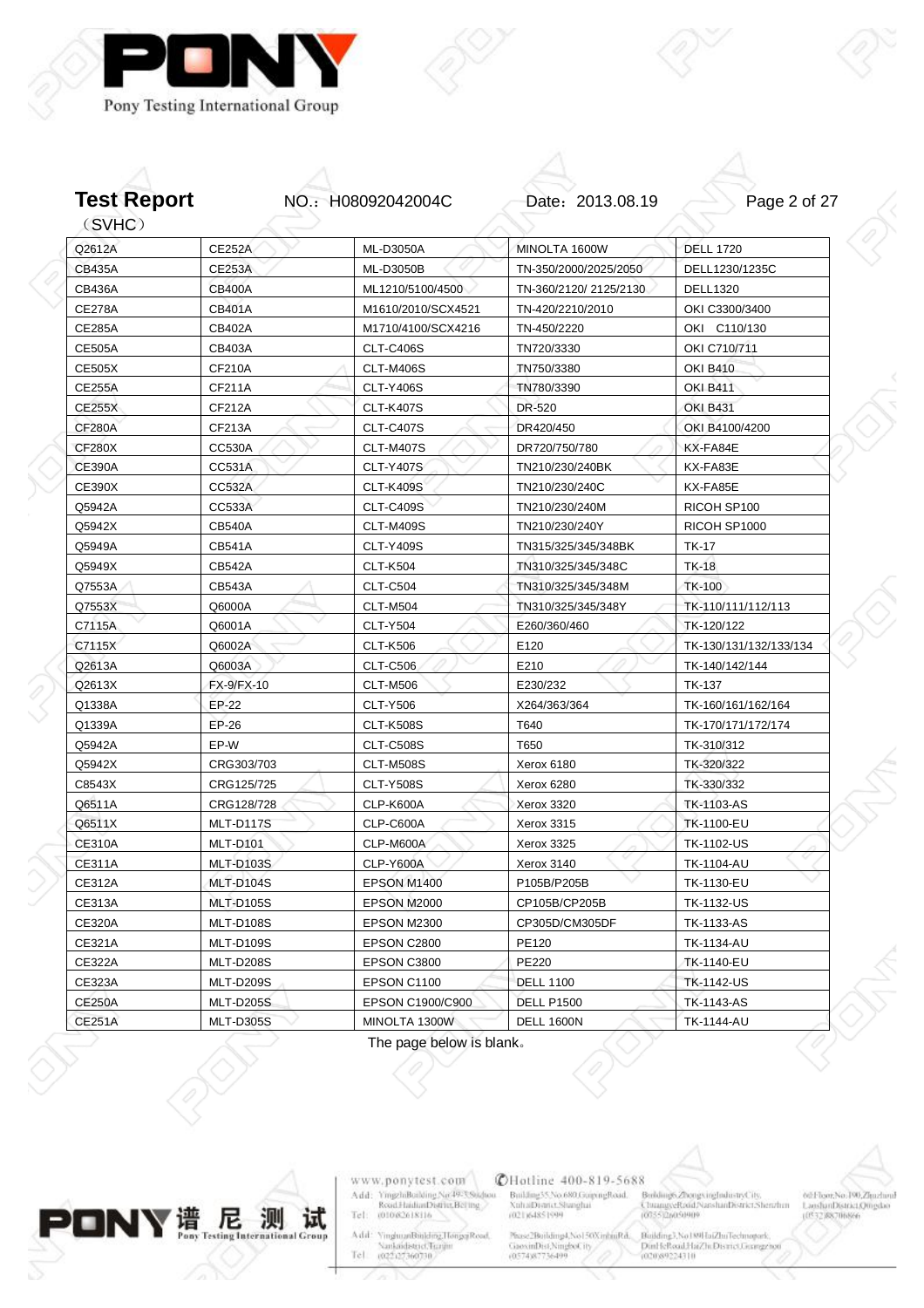

**Test Report NO.: H08092042004C** Date: 2013.08.19 Page 3 of 27

(SVHC) Reference Method:

| No.            | Substance Name(s)                                    | Reference Method and<br>Equipments                                           | <b>Substance Classification</b>                                      |
|----------------|------------------------------------------------------|------------------------------------------------------------------------------|----------------------------------------------------------------------|
| 1              | Anthracene                                           | <b>US EPA 3540C:1996</b><br>US EPA 8270D:2007<br>GC-MS                       | <b>PBT</b>                                                           |
| $\overline{2}$ | Benzyl butyl phthalate (BBP)                         | US EPA 8061A:1996<br>GC-MS                                                   | Toxic for reproduction, cat.2                                        |
| $\mathfrak{B}$ | Dibutyl phthalate (DBP)                              | US EPA 8061A:1996<br>GC-MS                                                   | Toxic for reproduction, cat.2                                        |
| $\overline{4}$ | Bis(2-ethylhexyl) phthalate (DEHP)                   | US EPA 8061A:1996<br>GC-MS                                                   | Toxic for reproduction, cat.2                                        |
| 5              | <b>HBCDD</b><br>$(α$ -HBCDD, $β$ -HBCDD, $γ$ -HBCDD) | US EPA 3540C:1996<br>GC-MS                                                   | PBT                                                                  |
| 6              | 4,4'-Diaminodiphenylmethane                          | EN 14362-1:2012<br>GC-MS                                                     | Carcinogen, cat.2                                                    |
| $\overline{7}$ | Short chain chlorinated paraffins<br>(SCCP)          | US EPA 3540C:1996<br>GC-MS                                                   | <b>PBT</b><br>vPvB                                                   |
| 8              | Musk xylene                                          | <b>US EPA 3540C:1996</b><br>GC-MS                                            | vPvB                                                                 |
| 9              | Triethyl arsenate                                    | US EPA 3052:1996<br><b>ICP-OES</b>                                           | Carcinogen, cat.1                                                    |
| 10             | Bis(tributyltin) oxide (TBTO)                        | DIN EN ISO 17353:2005<br>GC-MS                                               | <b>PBT</b>                                                           |
| 11             | Cobalt dichloride <sup>(1)</sup>                     | US EPA 3052:1996<br>BS EN 14582:2007<br>ICP-OES/IC                           | <b>CMR</b>                                                           |
| 12             | Diarsenic pentaoxide <sup>(1)</sup>                  | US EPA 3052:1996<br><b>ICP-OES</b>                                           | Carcinogen, cat.1                                                    |
| 13             | Diarsenic trioxide <sup>(1)</sup>                    | US EPA 3052:1996<br><b>ICP-OES</b>                                           | Carcinogen, cat.1                                                    |
| 14             | Sodium dichromate <sup>(1)</sup>                     | US EPA 3052:1996<br>US EPA 3060A:1996<br>US EPA 9056A:2007<br>ICP-OES/UV-Vis | Carcinogen, cat.2<br>Mutagen, cat.2<br>Toxic for reproduction, cat.2 |
| 15             | Lead hydrogen arsenate <sup>(1)</sup>                | US EPA 3052:1996<br><b>ICP-OES</b>                                           | Carcinogen, cat.1<br>Toxic for reproduction, cat.1                   |
| 16             | 2,4-Dinitrotoluene                                   | Pony-in-house method<br>GC-MS                                                | Carcinogen, cat.2                                                    |
| 17             | Anthracene oil <sup>(2)</sup>                        | Pony-in-house method<br>GC-MS                                                | <b>PBT</b>                                                           |

I he page below is blank。



www.ponytest.com  $\begin{tabular}{l|c} Add:~YingphBochling Na 49-7896/900\\ \hline \textbf{Rood} HaidimDistriu, Beting, \\ Tel: & 010082618116 \\ \end{tabular}$ 

VinghuanBinkling,HongqiRood,<br>Nanknidistrict,Tuzijin<br>(022-227360730) Add<sup>2</sup> Tel

**@Hotline 400-819-5688** 

Building55.No.680.GrapingBoad.<br>XuhaiDismict.Shanghai<br>(021)64851999

 $\begin{minipage}{.09\linewidth} \begin{minipage}{.45\linewidth} \textbf{Max} & \textbf{36} & \textbf{36} & \textbf{56} \\ \textbf{GaoximDist(Ningbot))} & \textbf{0874} & \textbf{0874} & \textbf{088} \\ \textbf{0874} & \textbf{0874} & \textbf{088} & \textbf{088} \\ \textbf{0874} & \textbf{088} & \textbf{088} & \textbf{088} \\ \textbf{088} & \textbf{088} & \textbf{088} & \textbf{088} \\ \textbf{088}$ Building3, No 1801 IniZhuTechnopark,<br>DinHellond,HaiZhiDismct.Georgen<br>(020:89224310

Broldings ZhongxingIndustryCity,<br>ChuangyeRoud NarshanDistrict Shenzhin<br>(0355)26050909

001Floor,No.190,Zjuzhoul<br>LaoshanDistrict,Quigdao<br>(0532,88706866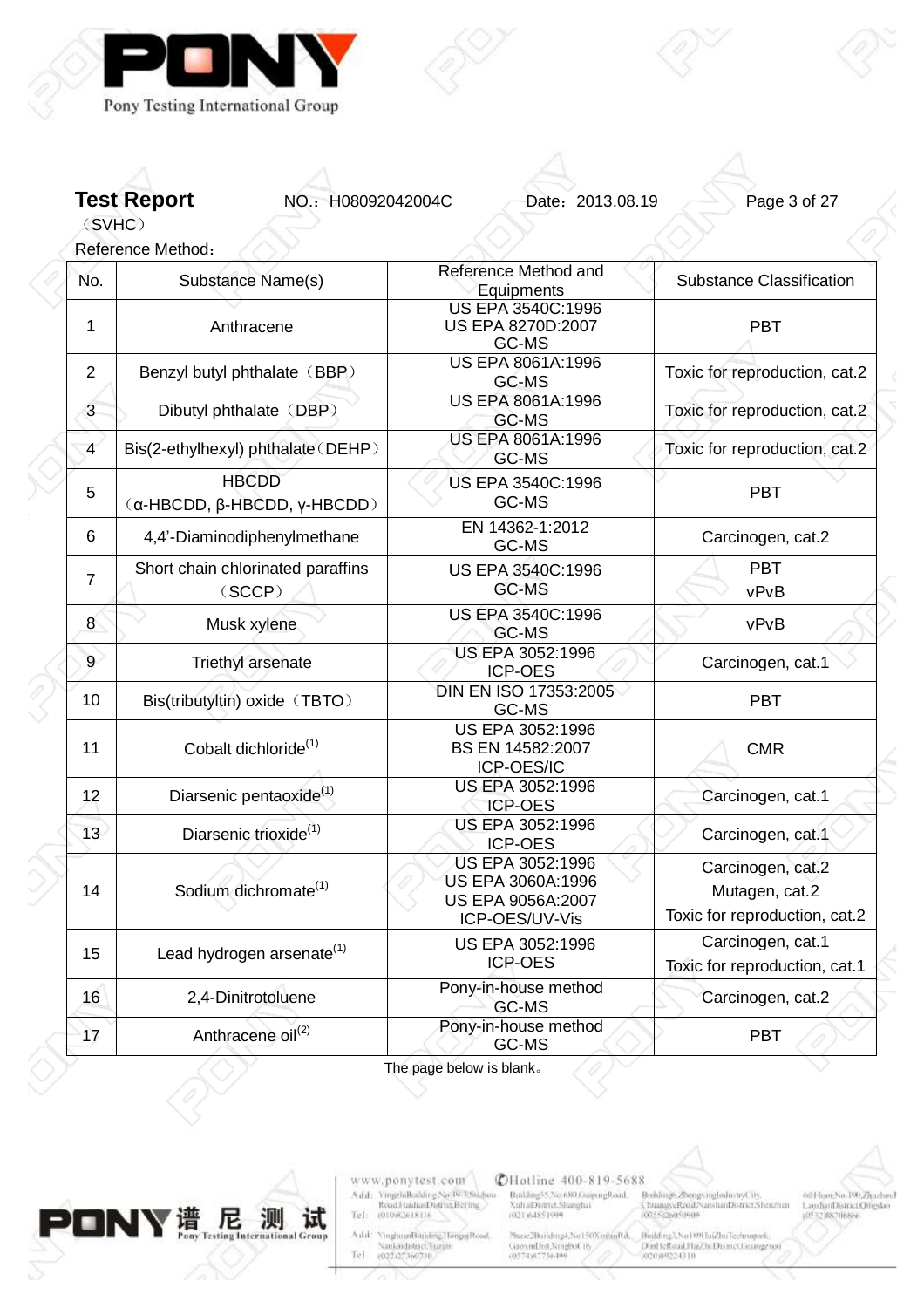

Reference Method:

**Test Report NO.: H08092042004C** Date: 2013.08.19 Page 4 of 27

(SVHC)

No. Substance Name(s) Reference Method and **Equipments** Substance Classification 18 Anthracene oil, anthracene paste, distn lights $(2)$ Pony-in-house method Priouse metricu<br>GC-MS PBT 19 Anthracene oil, anthracene paste, anthracene fraction<sup>(2)</sup> Pony-in-house method GC-MS PBT 20 Anthracene oil, anthracene-low<sup>(2)</sup> Pony-in-house method GC-MS **PBT** 21 Anthracene oil, anthracene paste<sup>(2)</sup> Pony-in-house method Priouse memoral and the part 22 | Diisobutyl phthalate (DIBP) US EPA 8061A:1996 GC-MS **Toxic for reproduction**, cat.2 23  $\vert$  Lead chromate<sup>(3)</sup> US EPA 3052:1996 US EPA 3060A:1996 ICP-OES/UV-Vis Carcinogen, cat.2 Toxic for reproduction, cat.1 24 Lead chromate molybdate sulphate red $(C.I.$  Pigment Red 104) $(3)$ US EPA 3052:1996 US EPA 3060A:1996 ICP-OES/UV-Vis Carcinogen, cat.2 Toxic for reproduction, cat.1 25 Lead sulfochromate yellow  $(C.I.$  Pigment Yellow 34) $(3)$ US EPA 3052:1996 US EPA 3060A:1996 ICP-OES/UV-Vis Carcinogen, cat.2 Toxic for reproduction, cat.1 26 Tris(2-chloroethyl) phosphate (TCEP) Pony-in-house method Friodse method<br>GC-MS Toxic for reproduction, cat.2 27 Coal tar pitch, high temperature<sup>(2)</sup> Pony-in-house method GC-MS **PRT** Carcinogen, cat.2 28 Acrylamide Pony-in-house method HPLC Carcinogen, cat.2 Mutagen, cat.2 29 Trichloroethylene Pony-in-house method GC-MS Carcinogen, cat.2 30 Boric acid<sup>(1)</sup> Boric acid<sup>(1)</sup> Pony-in-house method **Pony-**Toxic for reproduction, cat.2 31 Disodium tetraborate, anhydrous<sup>(1)</sup> Pony-in-house method<br>ICP-OES Toxic for reproduction, cat.2 32 Tetraboron disodium heptaoxide, hydrate $(1)$ Pony-in-house method ICP-OES The Toxic for reproduction, cat.2 33 Sodium chromate<sup>(1)</sup> Pony-in-house method UV-Vis Carcinogen, cat.2 Mutagen, cat.2 Toxic for reproduction, cat.2 34 Potassium chromate<sup>(1)</sup> Pony-in-house method UV-Vis Carcinogen, cat.2 Mutagen, cat.2

The page below is blank。



www.ponytest.com YingzhiBoilding No.49-7596 diou Add: Tel (010)82618116

**YinghuanBinkling**, Hongqi Road, Add Nanknidistrict.Tranju  $Te1$ 

**CHotline 400-819-5688** Building35,No.680.GuipingRoad. **XuhaiDistrict.Shanghai** (021)(4851999

Muse2Building4, No150XinhiuRd. Building3, No 189HaiZhuTech GaoxinDist, NingboCity DinHelboulHaiZhiDismcUinng<br>(02039224310

Broldings.ZhongxingIn JuranuveRoud NanshanDistrict Shenzhu enero nacio sene

60 Floor No. 190, Zhuzhoul LanshanDistrict Omedac (IS32.88706866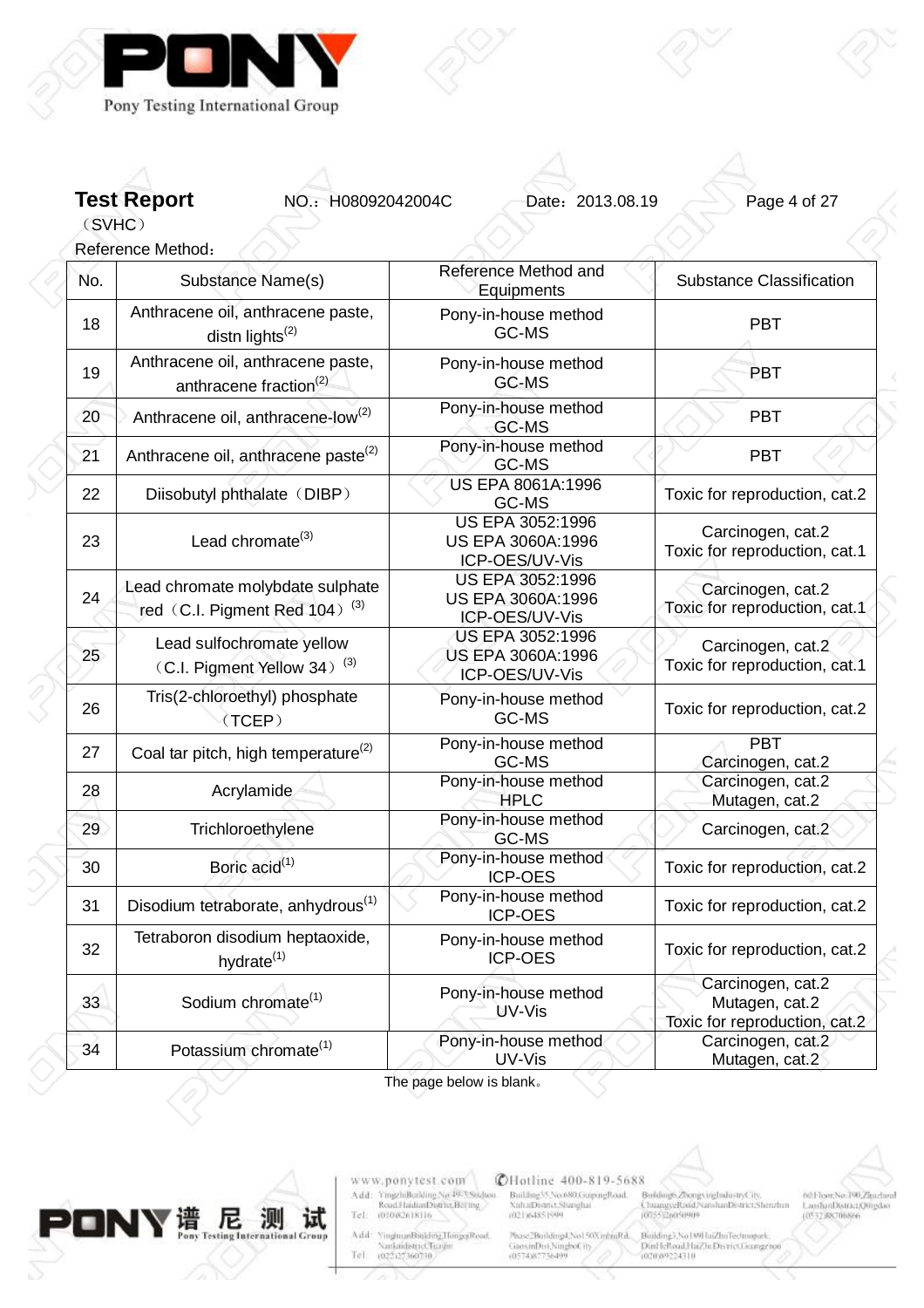

**Test Report NO.: H08092042004C** Date: 2013.08.19 Page 5 of 27

(SVHC) Reference Method:

| No. |                                                                                           | Substance Name(s)                                                                              | Reference Method and<br>Equipments                             | <b>Substance Classification</b>                                                    |
|-----|-------------------------------------------------------------------------------------------|------------------------------------------------------------------------------------------------|----------------------------------------------------------------|------------------------------------------------------------------------------------|
| 35  |                                                                                           | Potassium dichromate <sup>(1)</sup>                                                            | Pony-in-house method<br>UV-Vis                                 | Carcinogen, cat.2<br>Mutagen, cat.2<br>Toxic for reproduction, cat.2               |
| 36. |                                                                                           | Ammonium dichromate <sup>(1)</sup>                                                             | Pony-in-house method<br>UV-Vis                                 | Carcinogen, cat.2<br>Mutagen, cat.2<br>Toxic for reproduction, cat.2               |
| 37  |                                                                                           | Cobalt(II) sulfate <sup>(1)</sup>                                                              | Pony-in-house method<br><b>ICP-OES</b>                         | Carcinogen, cat.2<br>Mutagen, cat.3<br>Toxic for reproduction, cat.2               |
| 38  |                                                                                           | Cobalt(II) dinitrate <sup>(1)</sup>                                                            | Pony-in-house method<br><b>ICP-OES</b>                         | Carcinogen, cat.2<br>Mutagen, cat.3<br>Toxic for reproduction, cat.2<br><b>CMR</b> |
| 39  |                                                                                           | Cobalt(II) carbonate <sup>(1)</sup>                                                            | Pony-in-house method<br><b>ICP-OES</b>                         | <b>CMR</b>                                                                         |
| 40  |                                                                                           | Cobalt(II) diacetate <sup>(1)</sup>                                                            | Pony-in-house method<br><b>ICP-OES</b>                         | <b>CMR</b>                                                                         |
| 41  |                                                                                           | 2-Methoxyethanol                                                                               | Pony-in-house method<br>GC                                     | <b>CMR</b>                                                                         |
| 42  | 2-Ethoxyethanol<br>Chromium trioxide <sup>(1)</sup>                                       |                                                                                                | Pony-in-house method<br>GC                                     | <b>CMR</b>                                                                         |
| 43  |                                                                                           |                                                                                                | Pony-in-house method<br>UV-Vis                                 | <b>CMR1,2</b>                                                                      |
|     |                                                                                           | Chromic acid                                                                                   | Pony-in-house method<br>UV-Vis                                 | <b>CMR</b>                                                                         |
| 44  | Chromium<br>hemitrioxide<br>and acid                                                      | Dichromic acid                                                                                 | Pony-in-house method<br>UV-Vis                                 | <b>CMR</b>                                                                         |
|     | Oligomers of<br>from it's<br>oligomer <sup>(1)</sup><br>chromicacid and<br>dichromic acid |                                                                                                | Pony-in-house method<br>UV-Vis                                 | CMR <sub>2</sub>                                                                   |
| 45  |                                                                                           | 2-Ethoxyethyl acetate                                                                          | Pony-in-house method<br>GC                                     | <b>CMR</b>                                                                         |
| 46  |                                                                                           | Strontium chromate <sup>(1)</sup>                                                              | <b>US EPA 3052:1996</b><br>US EPA 6010C:2007<br><b>ICP-OES</b> | <b>CMR</b>                                                                         |
| 47  |                                                                                           | 1,2-Benzenedicarboxylic acid,<br>di-C7-11-branched and linear alkyl<br>esters $^{(2)}$ (DHNUP) | US EPA 8061A:1996<br>GC-MS                                     | <b>CMR</b>                                                                         |

The page below is blank。



www.ponytest.com  $\begin{tabular}{l|c} Add:~YingphBochling Na 49-7896/900\\ \hline \textbf{Rood} HaidimDistriu, Beting, \\ Tel: & 010082618116 \\ \end{tabular}$ 

VinghuanBinkling,HongqiRood,<br>Nanknidistrict,Tuzijin<br>(022-227360730) Add<sup>2</sup> Tel

**@Hotline 400-819-5688** 

Building35.No.680.GrapingBoad.<br>XultaiDismict.Shanghai<br>(021)64851599

 $\substack{\text{Mass:2Buiding 4.No150X inbinf}\\\text{GaoxinDist:Ningfootity}{\text{G0574367736499}}}$ 

Broldings ZhongxingIndustryCity,<br>ChuangyeRoud NarshanDistrict Shenzhin<br>(0355)26050909

001Floor,No.190,Zjuzhoul<br>LaoshanDistrict,Quigdao<br>(0532,88706866

Building3, No 1801 IniZhuTechnopark,<br>DinHellond,HaiZhiDismct.Georgen<br>(020:89224310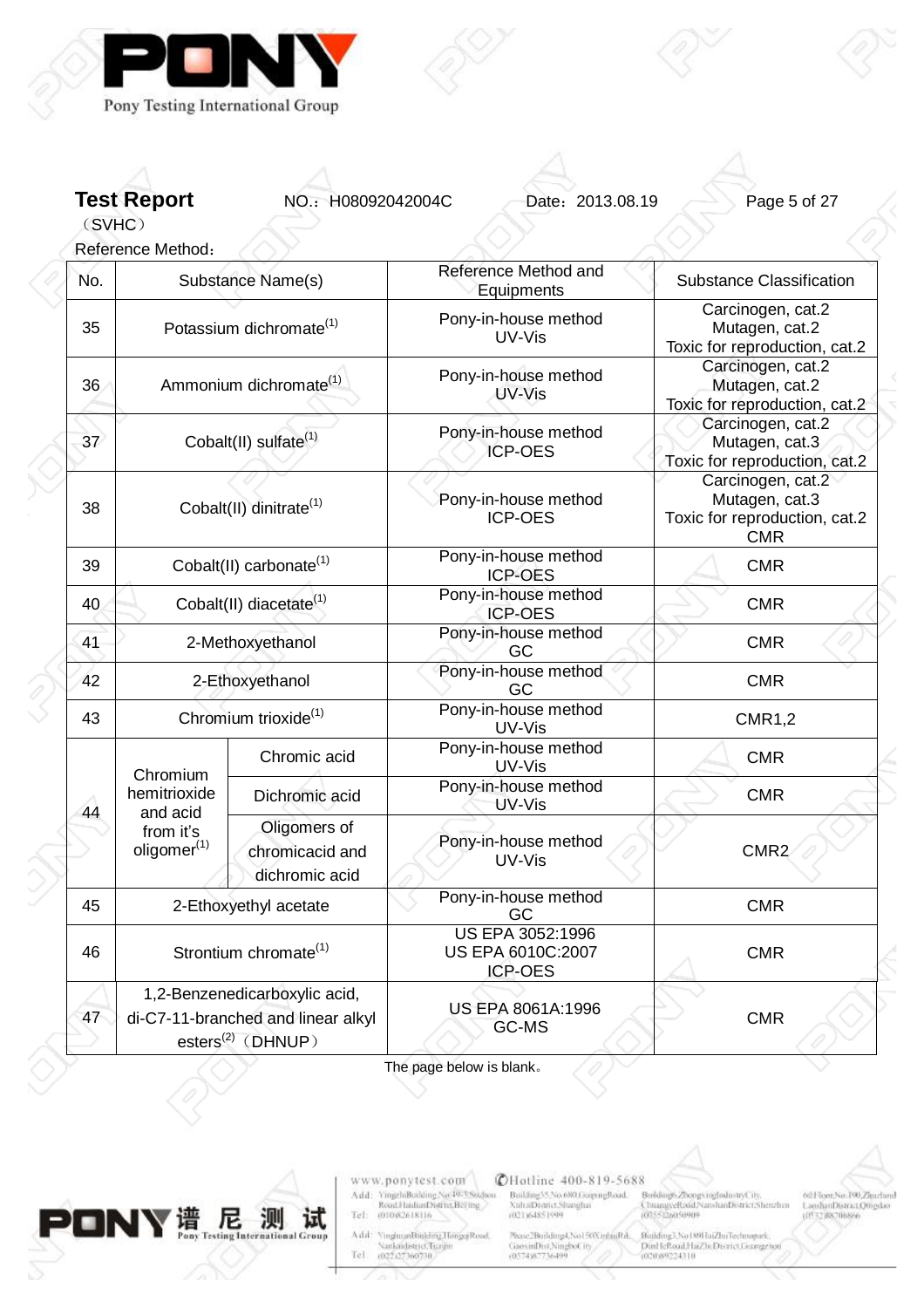

**Test Report NO.: H08092042004C** Date: 2013.08.19 Page 6 of 27

(SVHC)

|                                                     | Reference Method:                                                                                  |                                                                |                                 |
|-----------------------------------------------------|----------------------------------------------------------------------------------------------------|----------------------------------------------------------------|---------------------------------|
| No.                                                 | Substance Name(s)                                                                                  | Reference Method and<br>Equipments                             | <b>Substance Classification</b> |
| 48                                                  | Hydrazine                                                                                          | Pony-in-house method<br>UV-Vis                                 | <b>CMR</b>                      |
| 49                                                  | 1-Methyl-2-pyrrolidone                                                                             | US EPA 8270D:2007<br>GC-MS                                     | <b>CMR</b>                      |
| 50                                                  | 1,2,3-Trichloropropane                                                                             | US EPA 5021:1996<br>GC                                         | <b>CMR</b>                      |
| 51                                                  | 1,2-Benzenedicarboxylicacid,<br>di-C6-8-branched alkyl esters,<br>$C7$ -rich <sup>(2)</sup> (DIHP) | US EPA 8061A:1996<br>GC-MS                                     | <b>CMR</b>                      |
| 52                                                  | Dichromium tris(chromate) <sup>(1)</sup>                                                           | US EPA 3052:1996<br>US EPA 6010C:2007<br><b>ICP-OES</b>        | <b>CMR</b>                      |
| 53                                                  | Potassium<br>hydroxyoctaoxodizincatedi-<br>chromate <sup>(1)</sup>                                 | US EPA 3052:1996<br>US EPA 6010C:2007<br><b>ICP-OES</b>        | <b>CMR</b>                      |
| 54                                                  | Pentazinc chromate<br>octahydroxide <sup>(3)</sup>                                                 | <b>US EPA 3052:1996</b><br>US EPA 6010C:2007<br><b>ICP-OES</b> | <b>CMR</b>                      |
| 55                                                  | Aluminosilicate refractory ceramic<br>fibres (RCF) <sup>(3)</sup>                                  | US EPA 3052:1996<br>US EPA 6010C:2007<br><b>ICP-OES</b>        | <b>CMR</b>                      |
| 56                                                  | Zirconia aluminosilicate refractory<br>ceramic fibres (Zr-RCF) <sup>(3)</sup>                      | <b>US EPA 3052:1996</b><br>US EPA 6010C:2007<br><b>ICP-OES</b> | <b>CMR</b>                      |
| 57                                                  | Formaldehyde, oligomeric reaction<br>products with aniline <sup>(3)</sup>                          | Pony-in-house method<br>FTIR                                   | <b>CMR</b>                      |
| 58                                                  | Bis(2-methoxyethyl) phthalate<br>(DMEP)                                                            | US EPA 8061A:1996<br>GC-MS                                     | <b>CMR</b>                      |
| 59                                                  | 2-Methoxyaniline                                                                                   | EN 14362-1:2012<br>GC-MS                                       | <b>CMR</b>                      |
| 60                                                  | 4-(1,1,3,3-Tetramethylbutyl) phenol                                                                | Pony-in-house method<br>GC-MS                                  | Equivalent concern              |
| 61                                                  | 1,2-Dichloroethane                                                                                 | US EPA 5021:1996<br>GC                                         | <b>CMR</b>                      |
| 62                                                  | Bis(2-methoxyethyl) ether                                                                          | US EPA 8270D:2007<br>GC-MS                                     | <b>CMR</b>                      |
| Arsenic acid <sup>(1)</sup><br>63<br><b>ICP-OES</b> |                                                                                                    | US EPA 3052:1996<br>US EPA 6010C:2007                          | <b>CMR</b>                      |

The page below is blank。



www.ponytest.com  $\begin{tabular}{l|c} Add:~YingphBochling Na 49-7896/900\\ \hline \textbf{Rood} HaidimDistriu, Beting, \\ Tel: & 010082618116 \\ \end{tabular}$ 

 $\substack{\text{Mass:2Buiding 4.No150X inbinf}\\\text{GaoxinDist:Ningfootity}{\text{G0574367736499}}}$ Add: YinghuanBhilding,HongqiRood<br>| Nanknidistrici Tuzijin<br>|Tel | 002127360730

**@Hotline 400-819-5688** Building35.No.680.GrapingBoad.<br>XultaiDismict.Shanghai<br>(021)64851599

Broldings/ZhongxingIndustryCity,<br>ChramgeeRond/NarshanDistrict/Shenzhim<br>(0355)26050909 :<br>Building3, No 180HziZhuTechnopark,<br>Dun16:Road,HaiZhiDismcChuangzh<br>(020:89224310

 $001\,\mathrm{bow}$ No.<br>190<br/>,Zimchuul Laushan<br>Districti<br/>Ompilao $105\,32\,388\,700\,886$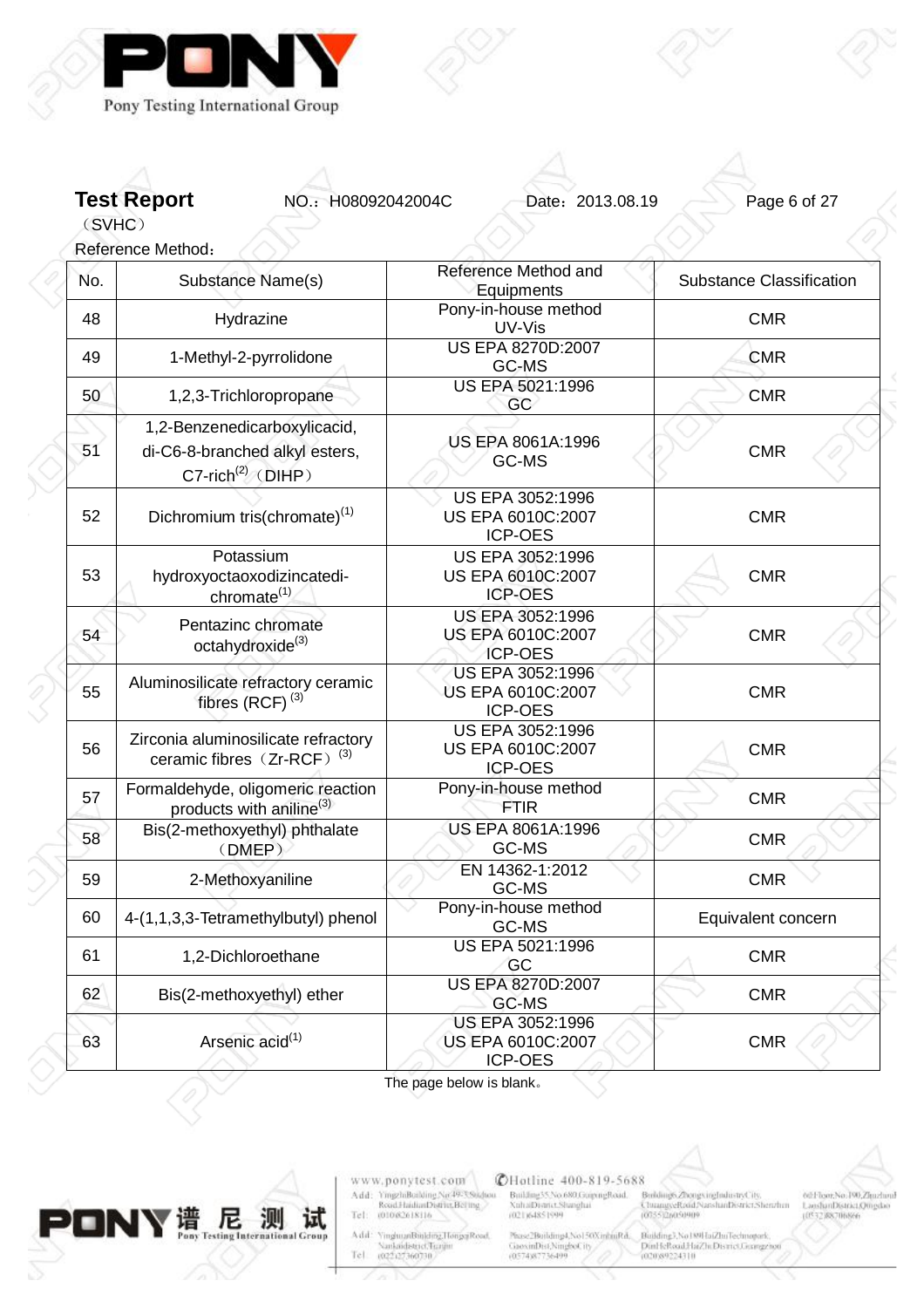

**Test Report NO.: H08092042004C** Date: 2013.08.19 Page 7 of 27

(SVHC) Reference Method:

| No. | Substance Name(s)                                                                                          | Reference Method and<br>Equipments                             | <b>Substance Classification</b> |  |
|-----|------------------------------------------------------------------------------------------------------------|----------------------------------------------------------------|---------------------------------|--|
| 64  | Calcium arsenate <sup>(1)</sup>                                                                            | <b>US EPA 3052:1996</b><br>US EPA 6010C:2007<br><b>ICP-OES</b> | <b>CMR</b>                      |  |
| 65  | Trilead diarsenate <sup>(1)</sup>                                                                          | US EPA 3052:1996<br>US EPA 6010C:2007<br><b>ICP-OES</b>        | <b>CMR</b>                      |  |
| 66  | N,N-Dimethylacetamide                                                                                      | US EPA 8270D:2007 GC-MS                                        | <b>CMR</b>                      |  |
| 67  | Phenolphthalein                                                                                            | Pony-in-house method<br><b>HPLC</b>                            | <b>CMR</b>                      |  |
| 68  | 2,2'-Dichloro-4,4'-<br>methylenedianiline (MOCA)                                                           | EN 14362-1:2012<br>GC-MS                                       | <b>CMR</b>                      |  |
| 69  | Lead diazide <sup>(1)</sup>                                                                                | US EPA 3052:1996<br>US EPA 6010C:2007<br><b>ICP-OES</b>        | <b>CMR</b>                      |  |
| 70  | Lead styphnate <sup>(1)</sup>                                                                              | <b>US EPA 3052:1996</b><br>US EPA 6010C:2007<br><b>ICP-OES</b> | <b>CMR</b>                      |  |
| 71  | Lead dipicrate <sup>(1)</sup>                                                                              | US EPA 3052:1996<br>US EPA 6010C:2007<br><b>ICP-OES</b>        | <b>CMR</b>                      |  |
| 72  | 1,2-Bis(2-methoxyethoxy) ethane                                                                            | US EPA 8270D:2007<br>GC-MS                                     | Toxic for reproduction          |  |
| 73  | 1,2-Dimethoxyethane ethylene<br>glycol dimethyl ether<br>Diboron trioxide <sup>(1)</sup>                   | US EPA 8270D:2007<br>GC-MS                                     | Toxic for reproduction          |  |
| 74  |                                                                                                            | US EPA 3052:1996<br>US EPA 6010C:2007<br><b>ICP-OES</b>        | Toxic for reproduction          |  |
| 75  | Formamide                                                                                                  | <b>US EPA 8270D:2007</b><br>GC-MS                              | Toxic for reproduction          |  |
| 76  | Lead(II) bis(methanesulfonate) <sup>(1)</sup>                                                              | US EPA 3052:1996<br>AAS                                        | Toxic for reproduction          |  |
| 77  | 1,3,5-Tris(oxiranylmethyl)-1,3,5-triaz<br>ine-2,4,6 $(1H, 3H, 5H)$ -trione (TGIC)                          | Pony-in-house method<br>GC-MS                                  | Mutagen                         |  |
| 78  | 1,3,5-Tris[(2S and 2R)-2,3-<br>epoxypropyl]-1,3,5-triazine-2,4,6-<br>$(1H, 3H, 5H)$ -trione <sup>(4)</sup> | US EPA 8270D:2007<br>GC-MS                                     | Mutagen                         |  |
| 79  | 4,4'-Bis(dimethylamino)<br>benzophenone (Michler's ketone)                                                 | US EPA 8270D:2007<br>GC-MS                                     |                                 |  |
| 80  | N,N,N',N'-Tetramethyl-4,4'-methyle<br>nedianiline (Michler's base)                                         | <b>US EPA 8270D:2007</b><br>GC-MS                              | Carcinogen                      |  |

The page below is blank。



www.ponytest.com  $\begin{tabular}{l|c} Add:~YingphBokling Na 49-78004000\\ \hline \textbf{Rood} HamiltonDiffint, Berlin & \\ Tel: & 010082618116 \\ \end{tabular}$ 

VinghuanBinkling,HongqiRood,<br>Nanknidistrict,Tuzijin<br>(022-227360730) Add<sup>2</sup> Tel

**CHotline 400-819-5688** Building55.No.680.GrapingBoad.<br>XuhaiDismict.Shanghai<br>(021)64851999

Broldings ZhongxingIndustryCity,<br>ChuangyeRoud NarshanDistrict Shenzhin<br>(0355)26050909

 $001\,\mathrm{bow}$ No.<br>190<br/>,Zimchuul Laushan<br>Districti<br/>Ompilao $105\,32\,388\,700\,886$ 

 $\begin{array}{l} {\tiny \textsf{Mass-2Buiding4,No150XiphuRd.}}\\ {\tiny \textsf{GiaoximDis1,NingboC11}}\\ 0574387736499 \end{array}$ Building3, No 1801 IniZhuTechnopark,<br>DinHellond,HaiZhiDismct.Georgen<br>(020:89224310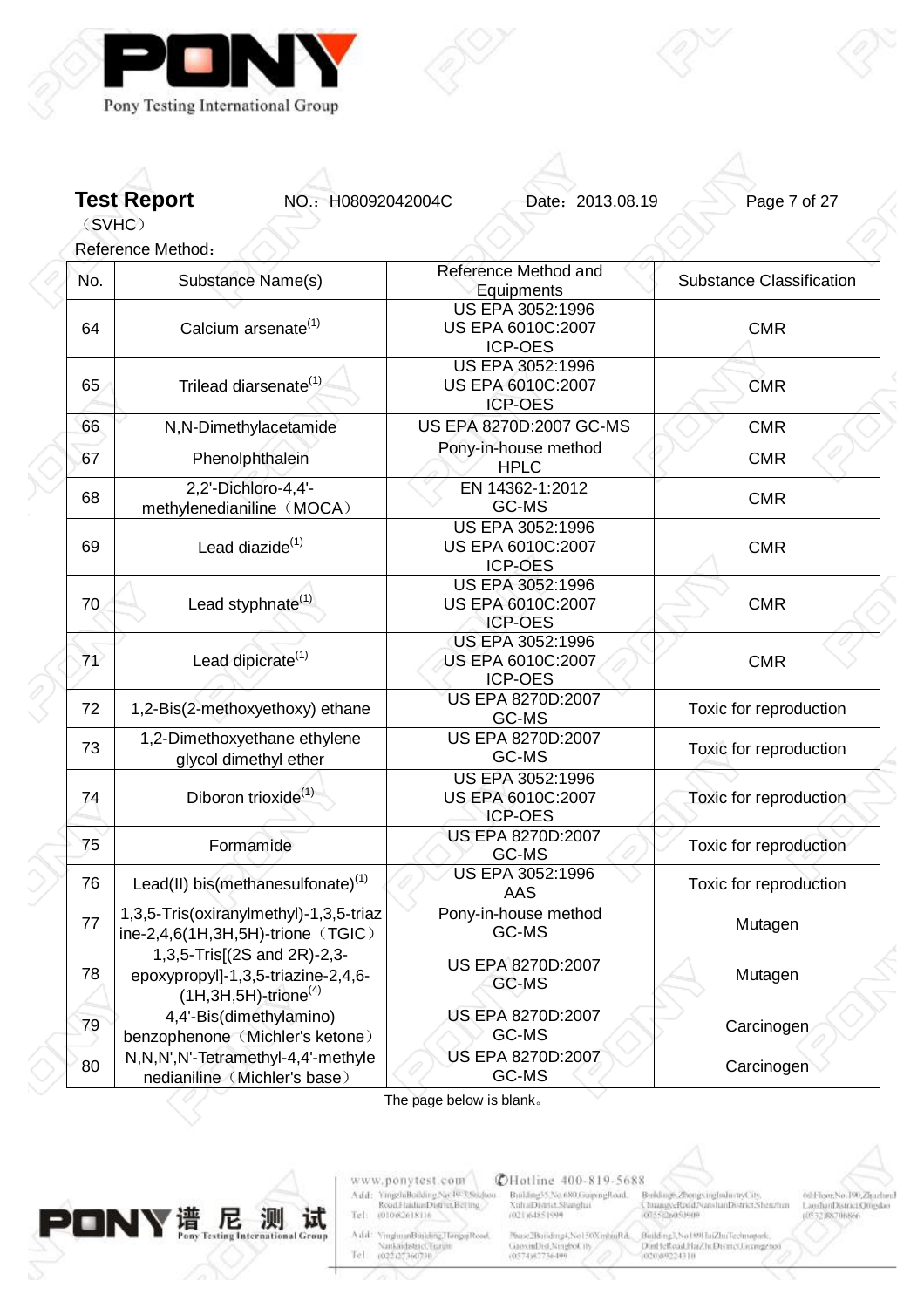

**Test Report NO.: H08092042004C** Date: 2013.08.19 Page 8 of 27

(SVHC)

Reference Method:

| No. | Substance Name(s)                                                                                                                                                                                                                                                                                                    | Reference Method and<br>Equipments   | <b>Substance Classification</b> |
|-----|----------------------------------------------------------------------------------------------------------------------------------------------------------------------------------------------------------------------------------------------------------------------------------------------------------------------|--------------------------------------|---------------------------------|
| 81  | [4-[4,4'-Bis(dimethylamino)<br>benzhydrylidene] cyclohexa-2,5-<br>dien-1-ylidene] dimethylammonium<br>chloride (C.I. Basic Violet 3)                                                                                                                                                                                 | Pony-in-house method<br><b>HPLC</b>  | Carcinogen                      |
| 82  | [4-[[4-Anilino-1-naphthyl] [4-<br>(dimethylamino) phenyl] methylene]<br>cyclohexa-2,5-dien-1- ylidene]<br>dimethylammonium chloride<br>(C.I. Basic Blue 26)                                                                                                                                                          | Pony-in-house method<br><b>HPLC</b>  | Carcinogen                      |
| 83  | α, α-Bis[4-(dimethylamino) phenyl]-<br>4(phenylamino) naphthalene-<br>1-methanol (C.I. Solvent Blue 4)                                                                                                                                                                                                               | Pony-in-house method<br><b>HPLC</b>  | Carcinogen                      |
| 84  | 4,4'-Bis(dimethylamino)-4"-<br>(methylamino) trityl alcohol                                                                                                                                                                                                                                                          | Pony-in-house method<br><b>HPLC</b>  | Carcinogen                      |
| 85  | Bis(pentabromophenyl) ether<br>(DecaBDE)                                                                                                                                                                                                                                                                             | IEC 62321:2008<br>GC-MS              | <b>PBT</b><br>vPvB              |
| 86  | Pentacosafluorotridecanoic acid                                                                                                                                                                                                                                                                                      | US EPA 3550C:2007<br>LC-MS/MS        | vPvB                            |
| 87  | Tricosafluorododecanoic acid                                                                                                                                                                                                                                                                                         | <b>US EPA 3550C:2007</b><br>LC-MS/MS | vPvB                            |
| 88  | Henicosafluoroundecanoic acid                                                                                                                                                                                                                                                                                        | <b>US EPA 3550C:2007</b><br>LC-MS/MS | vPvB                            |
| 89  | Heptacosafluorotetradecanoic acid                                                                                                                                                                                                                                                                                    | US EPA 3550C:2007<br>LC-MS/MS        | vPvB                            |
| 90  | 4-(1,1,3,3-Tetramethylbutyl)phenol<br>, ethoxylated-covering well-defined<br>substances and UVCB<br>substances, polymers and<br>homologues <sup>(2)</sup>                                                                                                                                                            | US EPA 3550C:2007<br><b>HPLC</b>     | Equivalent concern              |
| 91  | 4-Nonylphenol, branched and linear<br>-substances with a linear and/or<br>branched alkyl chain with a carbon<br>number of 9 covalently bound in<br>position 4 to phenol, covering also<br>UVCB-and well-defined substances<br>which include any of the individual<br>isomers or a combination thereof <sup>(2)</sup> | US EPA 3550C:2007<br><b>HPLC</b>     | Equivalent concern              |

The page below is blank。



www.ponytest.com  $\begin{tabular}{l|c} Add:~YingphBochling Na 49-7896/900\\ \hline \textbf{Rood} HaidimDistriu, Beting, \\ Tel: & 010082618116 \\ \end{tabular}$ 

VinghuanBinkling,HongqiRood,<br>Nanknidistrict,Tuzijin<br>(022-227360730) Add<sup>2</sup> Tel

**@Hotline 400-819-5688** 

Building55.No.680.GrapingBoad.<br>XuhaiDismict.Shanghai<br>(021)64851999

 $\begin{minipage}{.09\linewidth} \begin{minipage}{.45\linewidth} \textbf{Max} & \textbf{36} & \textbf{36} & \textbf{56} \\ \textbf{GaoximDist(Ningbot))} & \textbf{0874} & \textbf{0874} & \textbf{088} \\ \textbf{0874} & \textbf{0874} & \textbf{088} & \textbf{088} \\ \textbf{0874} & \textbf{088} & \textbf{088} & \textbf{088} \\ \textbf{088} & \textbf{088} & \textbf{088} & \textbf{088} \\ \textbf{088}$ Building3, No 1801 IniZhuTechnopark,<br>DinHellond,HaiZhiDismct.Georgen<br>(020:89224310

Broldings ZhongxingIndustryCity,<br>ChuangyeRoud NarshanDistrict Shenzhin<br>(0355)26050909

001Floor,No.190,Zjuzhoul<br>LaoshanDistrict,Quigdao<br>(0532,88706866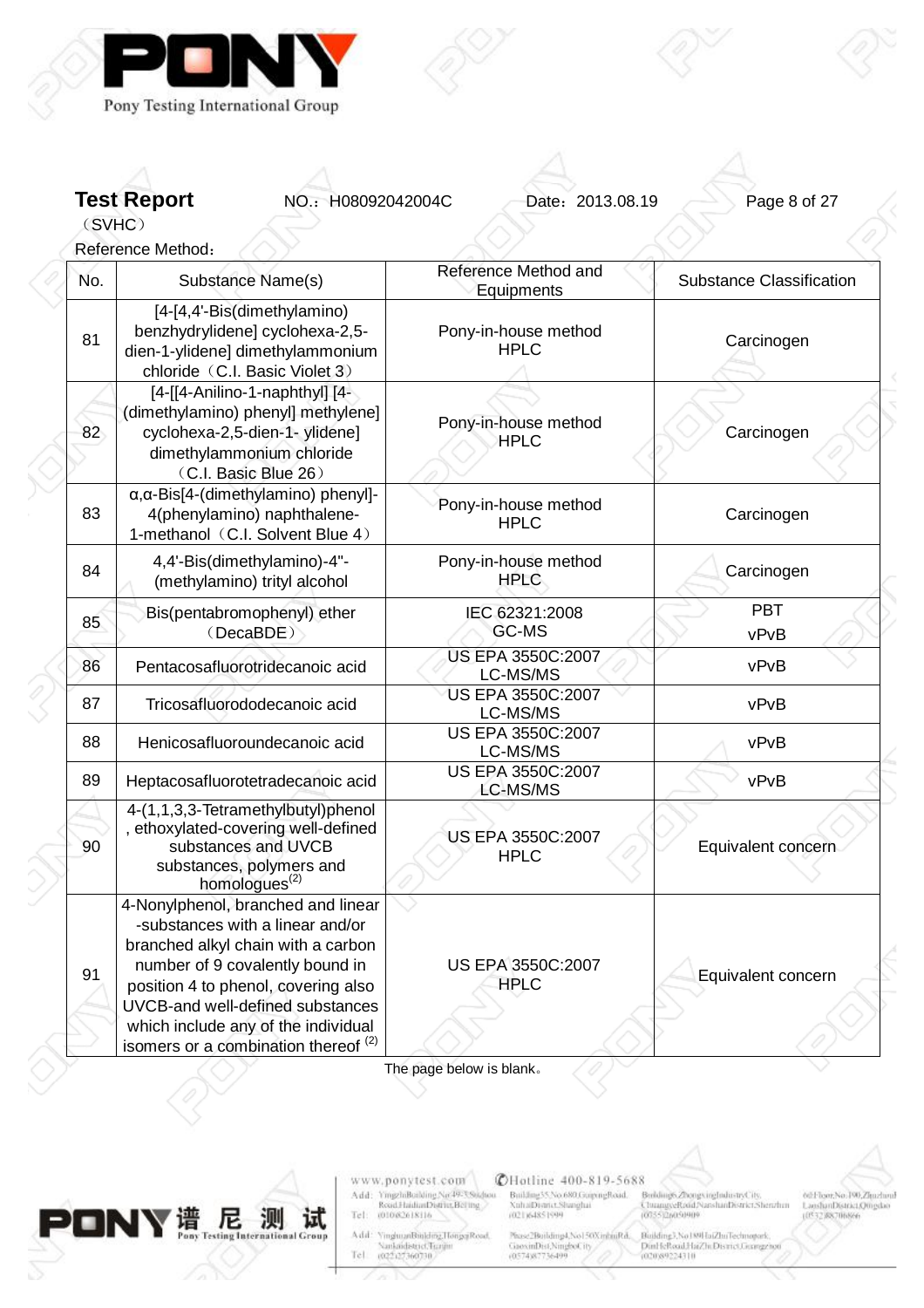

**Test Report NO.: H08092042004C** Date: 2013.08.19 Page 9 of 27

(SVHC)

Reference Method:

| No. | Substance Name(s)                                                                                                                                         | Reference Method and<br>Equipments                      | <b>Substance Classification</b>              |
|-----|-----------------------------------------------------------------------------------------------------------------------------------------------------------|---------------------------------------------------------|----------------------------------------------|
| 92  | Diazene-1,2-dicarboxamide<br>(C,C'-azodi(formamide))                                                                                                      | US EPA 3550C:2007<br><b>HPLC</b>                        | Equivalent concern                           |
| 93  | Cyclohexane-1,2-dicarboxylic<br>Anhydride, cis-cyclohexane<br>-1,2-dicarboxylic anhydride,<br>trans-cyclohexane-1,2-dicarboxylic<br>anhydride             | US EPA 3540C:1996<br>GC-MS                              | Equivalent concern                           |
| 94  | Hexahydromethylphathalicanhydride<br>Hexahydro-4-methylphathalicanhydride<br>Hexahydro-1-methylphathalicanhydride<br>Hexahydro-3-methylphathalicanhydride | US EPA 3540C:1996<br>GC-MS                              | Equivalent concern                           |
| 95  | Methoxy acetic acid                                                                                                                                       | US EPA 3550C:2007<br>GC-MS                              | Toxic for reproduction<br>Equivalent concern |
| 96  | 1,2-Benzenedicarboxylic acid,<br>dipentylester, branched and linear                                                                                       | US EPA 8061A:1996<br>GC-MS                              | Toxic for reproduction                       |
| 97  | Diisopentylphthalate (DIPP)                                                                                                                               | US EPA 8061A:1996<br>GC-MS                              | Toxic for reproduction                       |
| 98  | N-pentyl-isopentylphtalate                                                                                                                                | US EPA 8061A:1996<br>GC-MS                              | Toxic for reproduction                       |
| 99  | 1,2-Diethoxyethane                                                                                                                                        | US EPA 8270D:2007<br>GC-MS                              | Toxic for reproduction                       |
| 100 | N,N-dimethylformamide                                                                                                                                     | <b>US EPA 3550C:2007</b><br>GC-MS                       | Toxic for reproduction                       |
| 101 | Dibutyltin dichloride (DBT)                                                                                                                               | ISO 17353:2005<br>GC-MS                                 | Toxic for reproduction                       |
| 102 | Acetic acid, lead salt, basic <sup>(1)</sup>                                                                                                              | US EPA 3052:1996<br>US EPA 6010C:2007<br><b>ICP-OES</b> | Toxic for reproduction                       |
| 103 | Basic lead carbonate (Trilead<br>bis(carbonate)dihydroxide) <sup>(1)</sup>                                                                                | US EPA 3052:1996<br>US EPA 6010C:2007<br><b>ICP-OES</b> | Toxic for reproduction                       |
| 104 | Lead oxide sulfate (Basic lead<br>sulfate) <sup>(1)</sup>                                                                                                 | US EPA 3052:1996<br>US EPA 6010C:2007<br><b>ICP-OES</b> | Toxic for reproduction                       |
| 105 | [Phthalato(2-)] dioxotrilead                                                                                                                              | US EPA 3550C:2007<br>GC-MS                              | Toxic for reproduction                       |
| 106 | Dioxobis(stearato) trilead                                                                                                                                | <b>US EPA 3550C:2007</b><br>GC-MS                       | Toxic for reproduction                       |

The page below is blank。



www.ponytest.com  $\begin{tabular}{l|c} Add:~YingphBochling Na 49-7896/900\\ \hline \textbf{Rood} HaidimDistriu, Beting, \\ Tel: & 010082618116 \\ \end{tabular}$ 

Add: YinghuanBhilding,HongqiRood<br>| Nanknidistrici Tuzijin<br>|Tel | 002127360730

**@Hotline 400-819-5688** 

Building35.No.680.GrapingBoad.<br>XultaiDismict.Shanghai<br>(021)64851599

 $\begin{tabular}{l|c|c|c} {\tt Max2-BolidingA, No150XinkingBd}, & {\tt Balling1, No180HzZlu/Tectmapsak}, \\ {\tt GiaexinDist/NingfocCity}, & {\tt PiniFelkcoilHaZlu/DeBsmctJoswazz} \\ (0574387736499 & (020389224310) \\ \end{tabular}$ 

Broldings ZhongxingIndustryCity,<br>ChuangyeRoud NarshanDistrict Shenzhin<br>(0355)26050909

001Floor,No.190,Zjuzhoul<br>LaoshanDistrict,Quigdao<br>(0532,88706866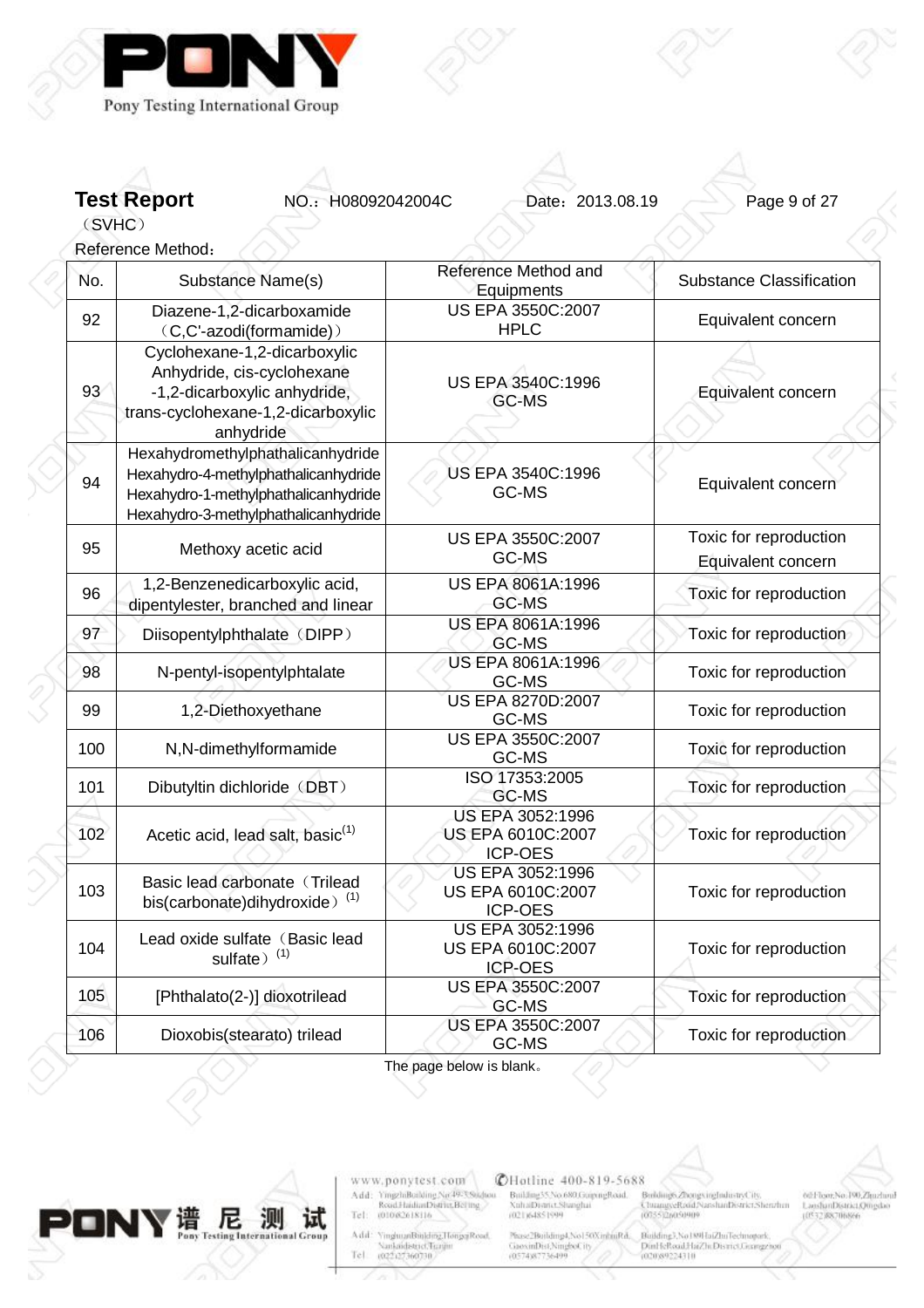

**Test Report NO.: H08092042004C** Date: 2013.08.19 Page 10 of 27

(SVHC)

Reference Method:

| No. | Substance Name(s)                                                           | Reference Method and<br>Equipments                      | <b>Substance Classification</b> |
|-----|-----------------------------------------------------------------------------|---------------------------------------------------------|---------------------------------|
| 107 | Fatty acids, C16-18, lead salts<br>C16-18                                   | US EPA 3550C:2007<br>GC-MS                              | Toxic for reproduction          |
| 108 | Lead bis(tetrafluoroborate) $(1)$                                           | US EPA 3052:1996<br>US EPA 6010C:2007<br>ICP-OES        | Toxic for reproduction          |
| 109 | Lead cynamidate <sup>(1)</sup>                                              | US EPA 3052:1996<br>US EPA 6010C:2007<br><b>ICP-OES</b> | Toxic for reproduction          |
| 110 | Lead dinitrate <sup>(1)</sup>                                               | US EPA 3052:1996<br>US EPA 6010C:2007<br>ICP-OES        | Toxic for reproduction          |
| 111 | Lead oxide (Lead monoxide) <sup>(1)</sup>                                   | US EPA 3052:1996<br>US EPA 6010C:2007<br>ICP-OES        | Toxic for reproduction          |
| 112 | Lead tetroxide (Orange lead) <sup>(1)</sup>                                 | US EPA 3052:1996<br>US EPA 6010C:2007<br><b>ICP-OES</b> | Toxic for reproduction          |
| 113 | Lead titanium trioxide <sup>(1)</sup>                                       | US EPA 3052:1996<br>US EPA 6010C:2007<br><b>ICP-OES</b> | Toxic for reproduction          |
| 114 | Lead titanium zirconium oxide <sup>(1)</sup>                                | US EPA 3052:1996<br>US EPA 6010C:2007<br><b>ICP-OES</b> | Toxic for reproduction          |
| 115 | Pentalead tetraoxide sulphate <sup>(3)</sup>                                | US EPA 3052:1996<br>US EPA 6010C:2007<br><b>ICP-OES</b> | Toxic for reproduction          |
| 116 | Pyrochlore, antimony lead yellow<br>(C.I. Pigment Yellow 41) <sup>(3)</sup> | US EPA 3052:1996<br>US EPA 6010C:2007<br><b>ICP-OES</b> | Toxic for reproduction          |
| 117 | Silicic acid, barium salt,<br>$lead-doped(3)$                               | US EPA 3052:1996<br>US EPA 6010C:2007<br><b>ICP-OES</b> | Toxic for reproduction          |
| 118 | Silicic acid, lead salt $(1)$                                               | US EPA 3052:1996<br>US EPA 6010C:2007<br><b>ICR-OES</b> | Toxic for reproduction          |
| 119 | Sulfurous acid, lead salt, dibasic <sup>(1)</sup>                           | US EPA 3052:1996<br>US EPA 6010C:2007<br><b>ICP-OES</b> | Toxic for reproduction          |
| 120 | Tetraethyllead                                                              | US EPA 3550C:2007<br>GC-MS                              | Toxic for reproduction          |

The page below is blank。



www.ponytest.com  $\begin{tabular}{l|c} Add:~YingphBochling Na 49-7896/900\\ \hline \textbf{Rood} HaidimDistriu, Beting, \\ Tel: & 010082618116 \\ \end{tabular}$ 

Add: YinghuanBhilding,HongqiRood<br>| Nanknidistrici Tuzijin<br>|Tel | 002127360730

**@Hotline 400-819-5688** Building35.No.680.GrapingBoad.<br>XultaiDismict.Shanghai<br>(021)64851599

 $\substack{\text{Mass:2Buiding 4.No150X inbinf}\\\text{GaoxinDist:Ningfootity}{\text{G0574367736499}}}$ Building3, No 1801 IniZhuTechnopark,<br>DinHellond,HaiZhiDismct.Georgen<br>(020:89224310

Broldings/ZhongxingIndustryCity,<br>ChramgeeRond/NarshanDistrict/Shenzhim<br>(0355)26050909

 $001\,\mathrm{bow}$ No.<br>190<br/>,Zimchuul Laushan<br>Districti<br/>Ompilao $105\,32\,388\,700\,886$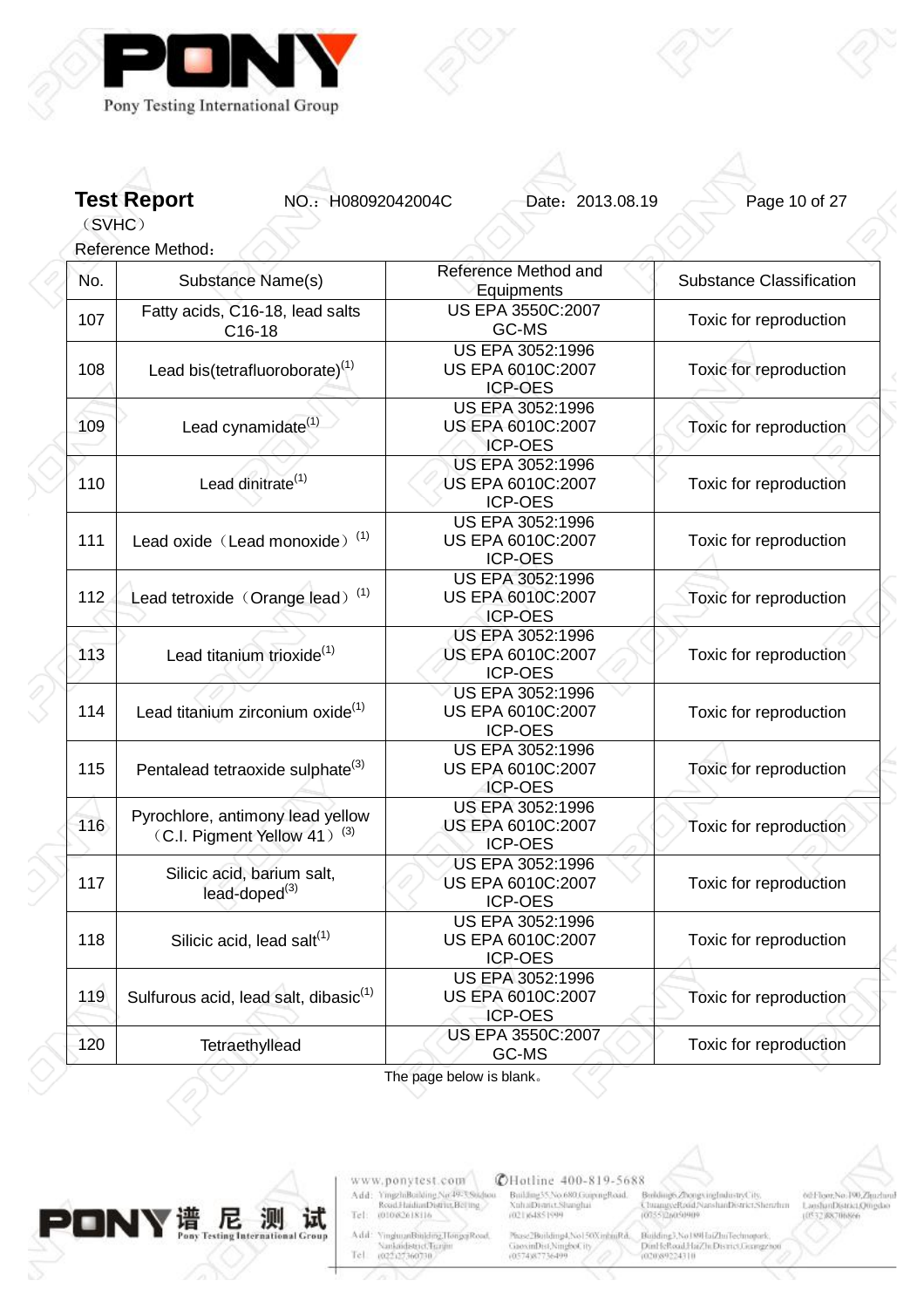

**Test Report NO.: H08092042004C** Date: 2013.08.19 Page 11 of 27

(SVHC) Reference Method:

| No. | Substance Name(s)                                      | Reference Method and<br>Equipments                             | <b>Substance Classification</b> |
|-----|--------------------------------------------------------|----------------------------------------------------------------|---------------------------------|
| 121 | Tetralead trioxide sulphate <sup>(1)</sup>             | <b>US EPA 3052:1996</b><br>US EPA 6010C:2007<br><b>ICP-OES</b> | Toxic for reproduction          |
| 122 | Trilead dioxide phosphonate <sup>(1)</sup>             | <b>US EPA 3052:1996</b><br>US EPA 6010C:2007<br><b>ICP-OES</b> | Toxic for reproduction          |
| 123 | Furan                                                  | US EPA 5021:1996<br>GC                                         | Carcinogen                      |
| 124 | Propylene oxide;<br>1,2-epoxypropane;methyloxirane     | US EPA 5021:1996<br>GC                                         | Carcinogen<br>Mutagen           |
| 125 | Diethyl sulphate                                       | US EPA 3550C:2007<br><b>HPLC</b>                               | Carcinogen<br>Mutagen           |
| 126 | Dimethyl sulphate                                      | US EPA 3550C:2007<br><b>HPLC</b>                               | Carcinogen                      |
| 127 | 3-Ethyl-2-methyl-2-(3-methylbutyl)-<br>1,3-oxazolidine | US EPA 3550C:2007<br>GC-MS                                     | Toxic for reproduction          |
| 128 | Dinoseb                                                | US EPA 3550C:2007<br><b>HPLC</b>                               | Toxic for reproduction          |
| 129 | 4,4'-Methylenedi-o-toluidine                           | EN 14362:2012<br>GC-MS                                         | Carcinogen                      |
| 130 | 4,4'-Oxydianiline and its salts                        | EN 14362:2012<br>GC-MS                                         | Carcinogen<br>Mutagen           |
| 131 | 4-Aminoazobenzene                                      | EN 14362:2012<br>GC-MS                                         | Carcinogen                      |
| 132 | 4-Methyl-m-phenylenediamine<br>(2,4-Toluene-diamine)   | EN 14362:2012<br>GC-MS                                         | Carcinogen                      |
| 133 | 6-Methoxy-m-toluidine (p-cresidine)                    | EN 14362:2012<br>GC-MS                                         | Carcinogen                      |
| 134 | Biphenyl-4-ylamine                                     | EN 14362:2012<br>GC-MS                                         | Carcinogen                      |
| 135 | o-Aminoazotoluene                                      | EN 14362:2012<br>GC-MS                                         | Carcinogen                      |
| 136 | o-Toluidine; 2-Aminotoluene                            | EN 14362:2012<br>GC-MS                                         | Carcinogen                      |
| 137 | N-Methylacetamide                                      | <b>US EPA 3550C:2007</b><br>GC-MS                              | Toxic for reproduction          |
| 138 | 1-Bromopropane; n-Propyl bromide                       | US EPA 5021:1996<br>GC                                         | Toxic for reproduction          |

The page below is blank。



www.ponytest.com  $\begin{tabular}{l|c} Add:~YingphBokbing Na 49-78004000\\ \hline \textbf{Rood} HaidimDistriu, Beting, \\ Tel: & 010082618116 \\ \end{tabular}$ 

Add: YinghuanBhilding,HongqiRood<br>| Nanknidistrici Tuzijin<br>|Tel | 002127360730

**@Hotline 400-819-5688** Building55.No.680.GrapingBoad.<br>XuhaiDismict.Shanghai<br>(021)64851999

 $\substack{\text{Mass:2Buiding 4.No150X inbinf}\\\text{GaoxinDist:Ningfootity}{\text{G0574367736499}}}$ :<br>Building3, No 180HziZhuTechnopark,<br>Dun16:Road,HaiZhiDismcChuangzh<br>(020:89224310

Broldings/ZhongxingIndustryCity,<br>ChramgeeRond/NarshanDistrict/Shenzhim<br>(0355)26050909

 $001\,\mathrm{bow}$ No.<br>190<br/>,Zimchuul Laushan<br>Districti<br/>Ompilao $105\,32\,388\,700\,886$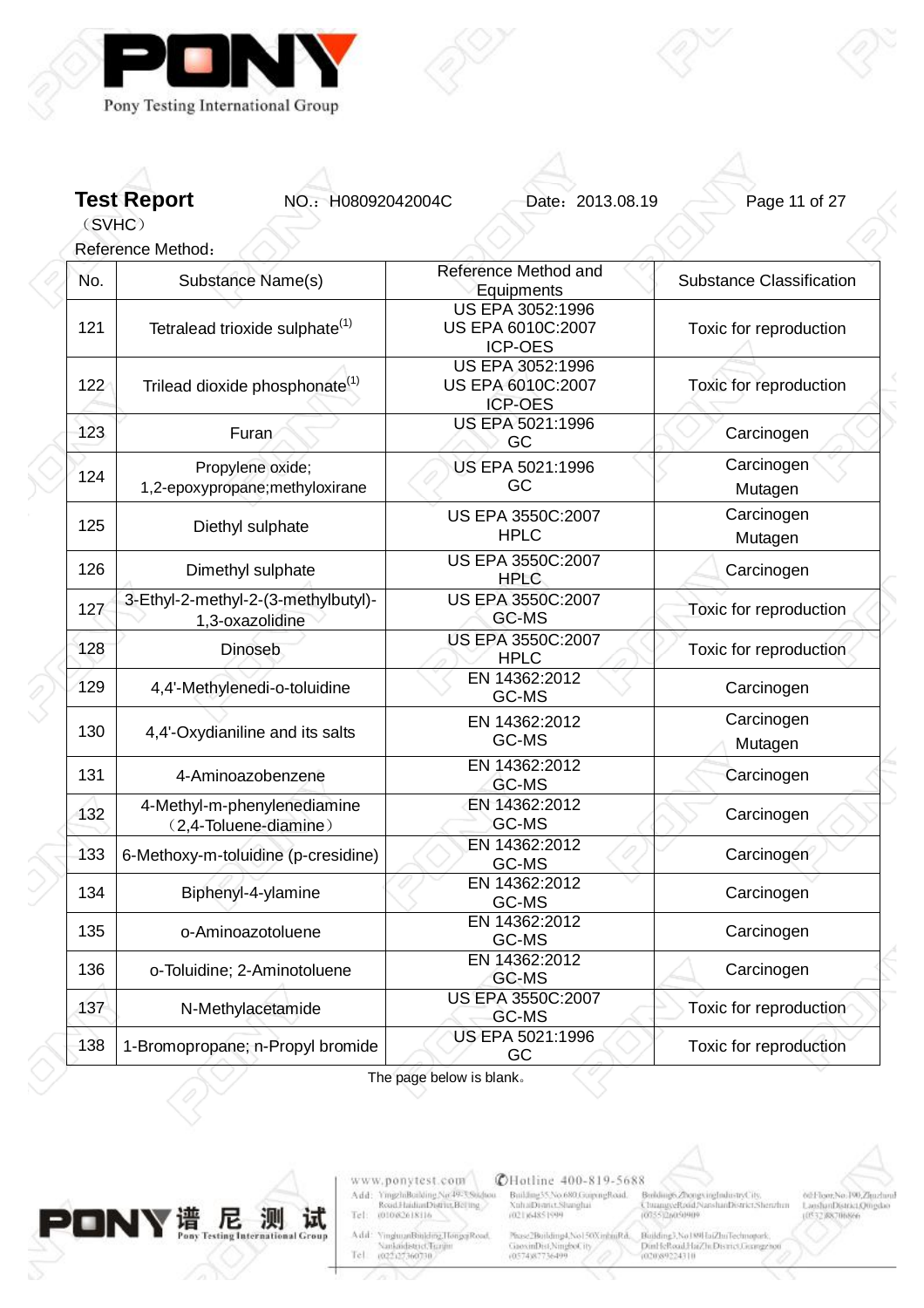

**Test Report NO.: H08092042004C** Date: 2013.08.19 Page 12 of 27

(SVHC)

Reference Methods:

| No. | Substance Name(s)                                                                                                                                                                                                                                                                                                                                                          | Reference Methods and<br>Equipments | <b>Substance Classification</b>      |
|-----|----------------------------------------------------------------------------------------------------------------------------------------------------------------------------------------------------------------------------------------------------------------------------------------------------------------------------------------------------------------------------|-------------------------------------|--------------------------------------|
| 139 | Cadmium                                                                                                                                                                                                                                                                                                                                                                    | US EPA 3052:1996<br><b>ICP-OES</b>  | <b>CMR</b><br>EQC                    |
| 140 | Cadmium oxide <sup>(1)</sup>                                                                                                                                                                                                                                                                                                                                               | US EPA 3052:1996<br><b>ICP-OES</b>  | <b>CMR</b><br>EQC                    |
| 141 | Dipentyl phthalate (DPP)                                                                                                                                                                                                                                                                                                                                                   | US EPA 8061A:1996<br>GC-MS          | Toxic for reproduction               |
| 142 | 4-Nonylphenol, branched and<br>linear, ethoxylated [substances<br>with a linear and/or branched alkyl<br>chain with a carbon number of 9<br>covalently bound in position 4 to<br>phenol, ethoxylated covering<br>UVCB- and well-defined<br>substances, polymers and<br>homologues, which include any of<br>the individual isomers and/or<br>combinations thereof] $^{(2)}$ | US EPA 3550C:2007<br><b>HPLC</b>    | <b>EQC</b>                           |
| 143 | Ammonium<br>pentadecafluorooctanoate (APFO)                                                                                                                                                                                                                                                                                                                                | US EPA 3550C:2007<br>LC-MS/MS       | Toxic for reproduction<br><b>PBT</b> |
| 144 | Pentadecafluorooctanoic acid<br>(PFOA)                                                                                                                                                                                                                                                                                                                                     | US EPA 3550C:2007<br>LC-MS/MS       | Toxic for reproduction<br><b>PBT</b> |

The page below is blank。



www.ponytest.com  $\begin{tabular}{l|c} Add:~YingphBokling Na 49-78004000\\ \hline \textbf{Rood} HamiltonDiffint, Berlin & \\ Tel: & 010082618116 \\ \end{tabular}$ 

VinghuanBinkling,HongqiRood,<br>Nankaidisteret,Hargin<br>(022-25360730) Add Tel

# **@Hotline 400-819-5688**

Building55266680.GupmgRoad<br>XuhaiDismit:Shanghai<br>(021)64851599

 $\begin{minipage}{.4\linewidth} \begin{minipage}{.4\linewidth} \textbf{Max} & \textbf{N} & \textbf{N} & \textbf{N} \\ \textbf{Gao} & \textbf{M} & \textbf{M} & \textbf{M} \\ \textbf{Gao} & \textbf{M} & \textbf{M} & \textbf{M} \\ \textbf{M} & \textbf{M} & \textbf{M} & \textbf{M} \\ \textbf{M} & \textbf{M} & \textbf{M} & \textbf{M} \\ \textbf{M} & \textbf{M} & \textbf{M} & \textbf{M} \\ \textbf{M} & \textbf{M} & \textbf{M} & \textbf{M$ المسابق No 1801<br>Dial feltoad Hai Zhu Technopark<br>(020/89224310)

o<br>Broklings ZhongxingIndustryCity,<br>ChuangyeReid/NarshanDistrict/Shonzhan<br>(0755)2p020909

601 Toor, No. 190, Zigazhoul LaoshanDistrict,Qtngdao<br>(0532)88706866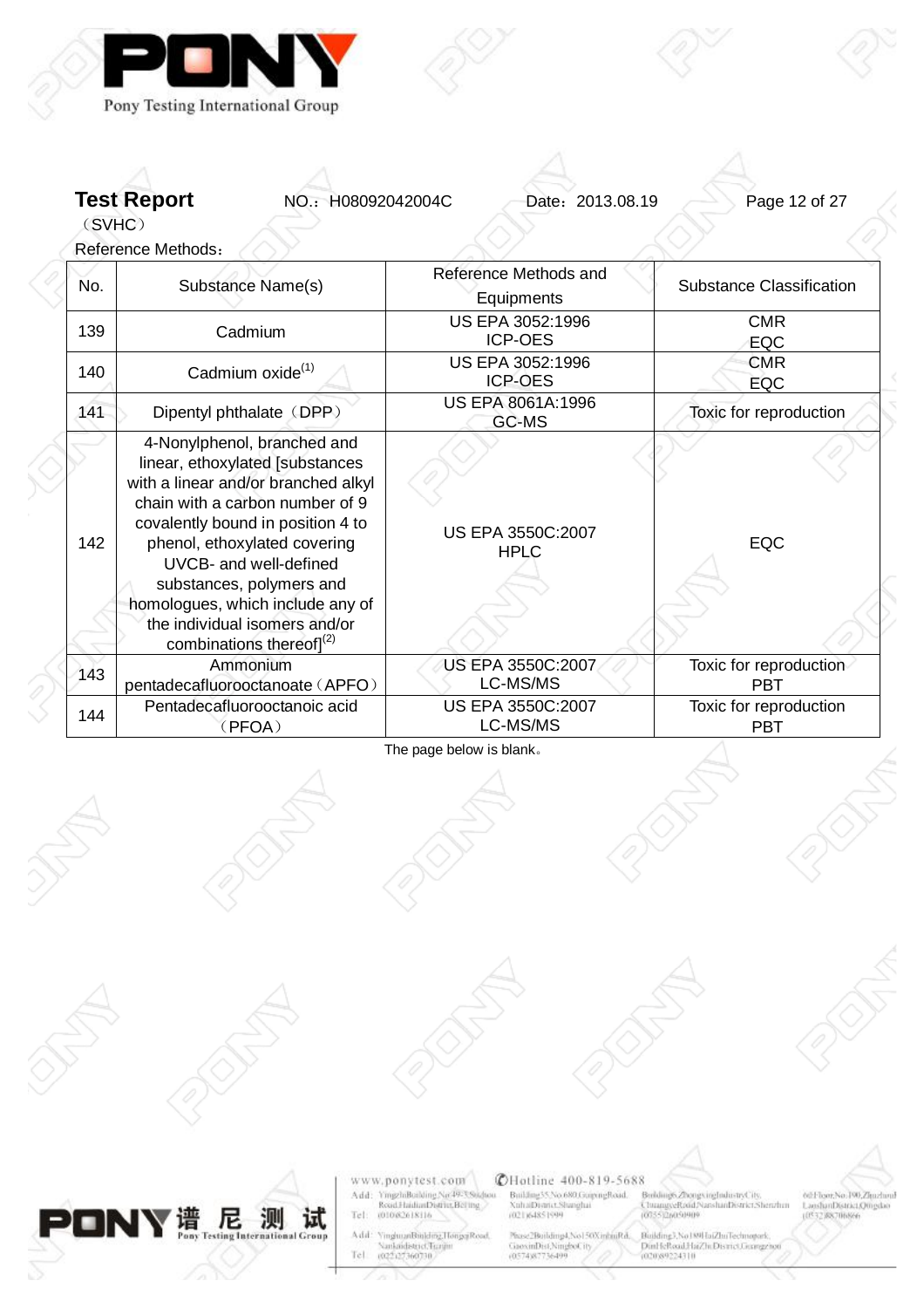

**Test Report NO.: H08092042004C** Date: 2013.08.19 Page 13 of 27

(SVHC)

Z

 $\begin{array}{c} \diagup \\ \diagdown \end{array}$ 

| Test result (Unit: %) |                                                      |                                                                        |                        |           |                    |  |
|-----------------------|------------------------------------------------------|------------------------------------------------------------------------|------------------------|-----------|--------------------|--|
| NÓ.                   | <b>SVHC</b>                                          | <b>CAS</b> number                                                      | EC number              | <b>DL</b> | <b>Test Result</b> |  |
| 1                     | Anthracene                                           | 120-12-7                                                               | 204-371-1              | 0.0005    | N.D.               |  |
| $\overline{2}$        | Benzyl butyl phthalate (BBP)                         | 85-68-7                                                                | 201-622-7              | 0.005     | N.D.               |  |
| $\overline{3}$        | Dibutyl phthalate (DBP)                              | 84-74-2                                                                | 201-557-4              | 0.005     | N.D.               |  |
| $\overline{4}$        | Bis(2-ethylhexyl) phthalate<br>(DEHP)                | $117 - 81 - 7$                                                         | 204-211-0              | 0.005     | 0.0445             |  |
| 5                     | <b>HBCDD</b><br>$(α$ -HBCDD, $β$ -HBCDD, $γ$ -HBCDD) | 25637-99-4<br>3194-55-6<br>(134237-51-7<br>134237-50-6<br>134237-52-8) | 247-148-4<br>221-695-9 | 0.005     | N.D.               |  |
| 6                     | 4,4'-Diaminodiphenylmethane                          | 101-77-9                                                               | 202-974-4              | 0.005     | N.D.               |  |
| $\mathcal{T}$         | Short chain chlorinated paraffins<br>(SCCP)          | 85535-84-8                                                             | 287-476-5              | 0.01      | N.D.               |  |
| $\overline{8}$        | Musk xylene                                          | $81 - 15 - 2$                                                          | 201-329-4              | 0.005     | N.D.               |  |
| 9                     | Triethyl arsenate                                    | 15606-95-8                                                             | 427-700-2              | 0.005     | N.D.               |  |
| 10                    | Bis(tributyltin) oxide (TBTO)                        | 56-35-9                                                                | 200-268-0              | 0.01      | N.D.               |  |
| 11                    | Cobalt dichloride <sup>(1)</sup>                     | 7646-79-9                                                              | 231-589-4              | 0.01      | N.D.               |  |
| 12                    | Diarsenic pentaoxide <sup>(1)</sup>                  | 1303-28-2                                                              | 215-116-9              | 0.01      | N.D.               |  |
| 13                    | Diarsenic trioxide <sup>(1)</sup>                    | 1327-53-3                                                              | 215-481-4              | 0.01      | N.D.               |  |
| 14                    | Sodium dichromate <sup>(1)</sup>                     | 7789-12-0<br>10588-01-9                                                | 234-190-3              | 0.01      | N.D.               |  |
| 15                    | Lead hydrogen arsenate <sup>(1)</sup>                | 7784-40-9                                                              | 232-064-2              | 0.01      | N.D.               |  |
| 16                    | 2,4-Dinitrotoluene                                   | $121 - 14 - 2$                                                         | 204-450-0              | 0.01      | N.D.               |  |
|                       |                                                      |                                                                        |                        |           |                    |  |

The page below is blank。



www.ponytest.com  $\begin{tabular}{l|c} Add:~YingphBokbing Na 49-78004000\\ \hline \textbf{Rood} HaidimDistriu, Beting, \\ Tel: & 010082618116 \\ \end{tabular}$ 

Add<sup>2</sup> YinghuanBinkling.HongqiRoad, Nanknidistrict Turque<br>Tel 002107360730

**@Hotline 400-819-5688** 

Building35.No.680.GrapingBoad.<br>XultaiDismict.Shanghai<br>(021)64851599

Broldings. ZhongxingIndustryCity,<br>ChuangyeRoud/NarshanDistrict/Shenzhin<br>(0755)26050909  $\begin{tabular}{l|c|c|c} {\tt Max2-BolidingA, No150XinkingBd}, & {\tt Balling1, No180HzZlu/Tectmapsak}, \\ {\tt GiaexinDist/NingfocCity}, & {\tt PiniFelkcoilHaZlu/DeBsmctJoswazz} \\ (0574387736499 & (020389224310) \\ \end{tabular}$ 

021 loor, No. 100, Zijuzhoul<br>LaoshanDistrict, Qingdao<br>10532, 88706866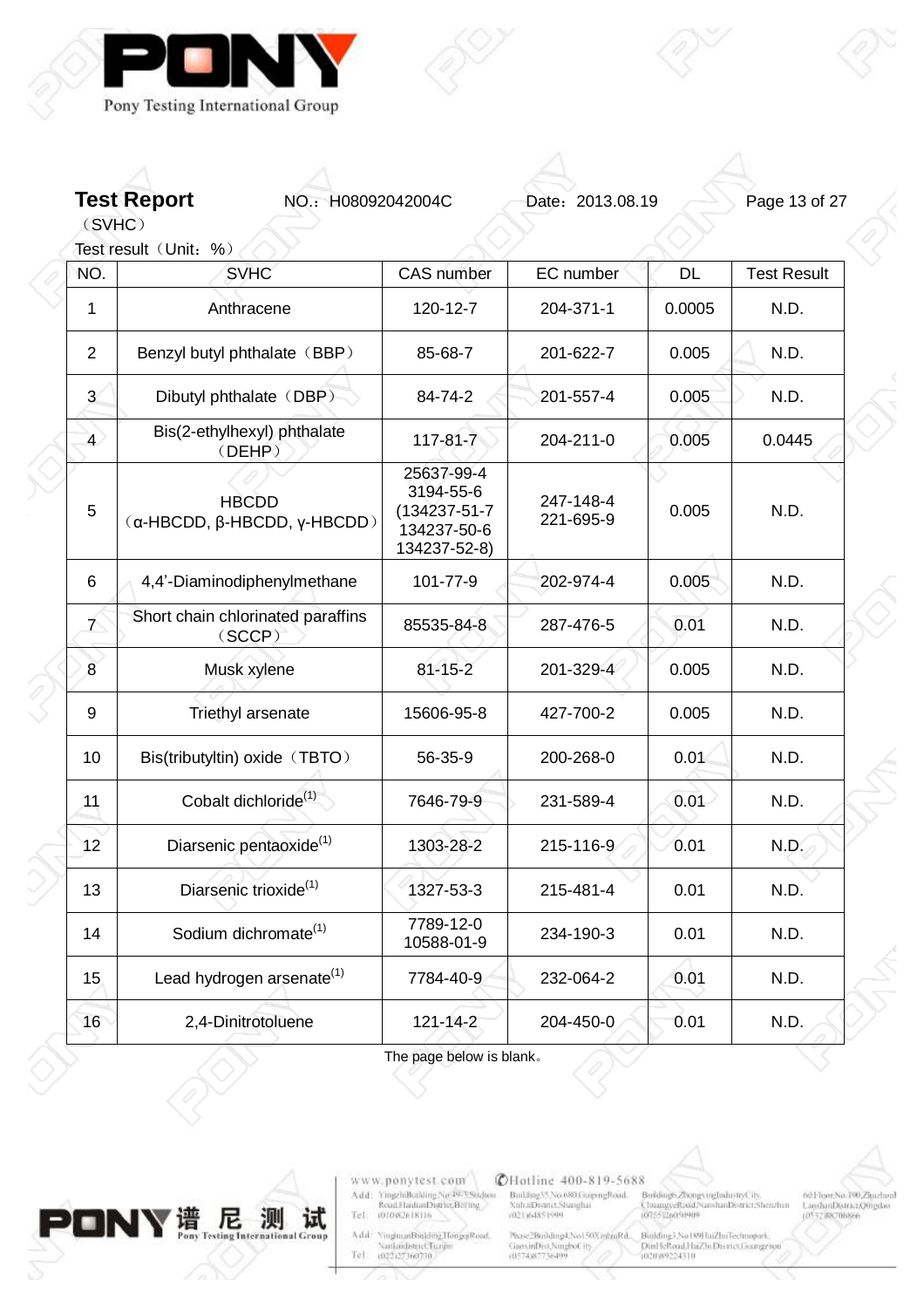

**Test Report NO.: H08092042004C** Date: 2013.08.19 Page 14 of 27

(SVHC) Test result (Unit: %)

 $\begin{array}{c} \diagup \\ \diagdown \end{array}$ 

| NÓ.             | <b>SVHC</b>                                                                   | <b>CAS</b> number                    | EC number              | <b>DL</b> | <b>Test Result</b> |
|-----------------|-------------------------------------------------------------------------------|--------------------------------------|------------------------|-----------|--------------------|
| 17              | Anthracene oil <sup>(2)</sup>                                                 | 90640-80-5                           | 292-602-7              | 0.05      | N.D.               |
| 18              | Anthracene oil, anthracene paste,<br>distn lights $^{(2)}$                    | 91995-17-4                           | 295-278-5              | 0.05      | N.D.               |
| 19              | Anthracene oil, anthracene paste,<br>anthracene fraction <sup>(2)</sup>       | 91995-15-2                           | 295-275-9              | 0.05      | N.D.               |
| 20              | Anthracene oil, anthracene-low <sup>(2)</sup>                                 | 90640-82-7                           | 292-604-8              | 0.05      | N.D.               |
| 21              | Anthracene oil, anthracene paste <sup>(2)</sup>                               | 90640-81-6                           | 292-603-2              | 0.05      | N.D.               |
| 22              | Diisobutyl phthalate (DIBP)                                                   | 84-69-5                              | 201-553-2              | 0.005     | N.D.               |
| 23              | Lead chromate $^{(3)}$                                                        | 7758-97-6                            | 231-846-0              | 0.005     | N.D.               |
| 24              | Lead chromate molybdate sulphate<br>red (C.I. Pigment Red 104) <sup>(3)</sup> | 12656-85-8                           | 235-759-9              | 0.005     | N.D.               |
| 25              | Lead sulfochromate yellow<br>(C.I. Pigment Yellow 34) <sup>(3)</sup>          | 1344-37-2                            | 215-693-7              | 0.005     | N.D.               |
| 26              | Tris(2-chloroethyl) phosphate<br>(TCEP)                                       | 115-96-8                             | 204-118-5              | 0.005     | N.D.               |
| 27              | Coal tar pitch, high temperature <sup>(2)</sup>                               | 65996-93-2                           | 266-028-2              | 0.05      | N.D.               |
| 28              | Acrylamide                                                                    | 79-06-1                              | 201-173-7              | 0.005     | N.D.               |
| 29              | Trichloroethylene                                                             | 79-01-6                              | 201-167-4              | 0.01      | N.D.               |
| 30              | Boric acid <sup>(1)</sup>                                                     | 10043-35-3<br>11113-50-1             | 233-139-2<br>234-343-4 | 0.01      | N.D.               |
| 31              | Disodium tetraborate, anhydrous <sup>(1)</sup>                                | 1330-43-4<br>12179-04-3<br>1303-96-4 | 215-540-4              | 0.01      | N.D.               |
| 32 <sup>2</sup> | Tetraboron disodium heptaoxide,<br>hydrate <sup>(1)</sup>                     | 12267-73-1                           | 235-541-3              | 0.01      | N.D.               |

The page below is blank。



www.ponytest.com  $\begin{tabular}{ll} Add: & \textbf{YingzhBoshting Na 49-786idou} \\ Recall that Distriu, Belling \\ Tel: & 010032618116 \\ \end{tabular}$ 

Add<sup>2</sup> VinghuanBinkling, HongqiRoad, Nanknidistrict Turque<br>Tel 002107360730

**@Hotline 400-819-5688** 

Building55.No.680.GrapingBoad.<br>XuhaiDismict.Shanghai<br>(021)64851999

 $\substack{\text{Mass:2Buiding 4.No150X inbinf}\\\text{GaoxinDist:Ningfootity}{\text{G0574367736499}}}$ Building3, No 1801 IniZhuTechnopark,<br>DinHellond,HaiZhiDismct.Georgen<br>(020:89224310

Broldings. ZhongxingIndustryCity,<br>ChramgeeRord/NarshanDistrict/Shenzhen<br>(0755)26050909

001Floor:No.190,Zijuzhoul<br>LaoshanDistrict,Qingdao<br>10532,88706866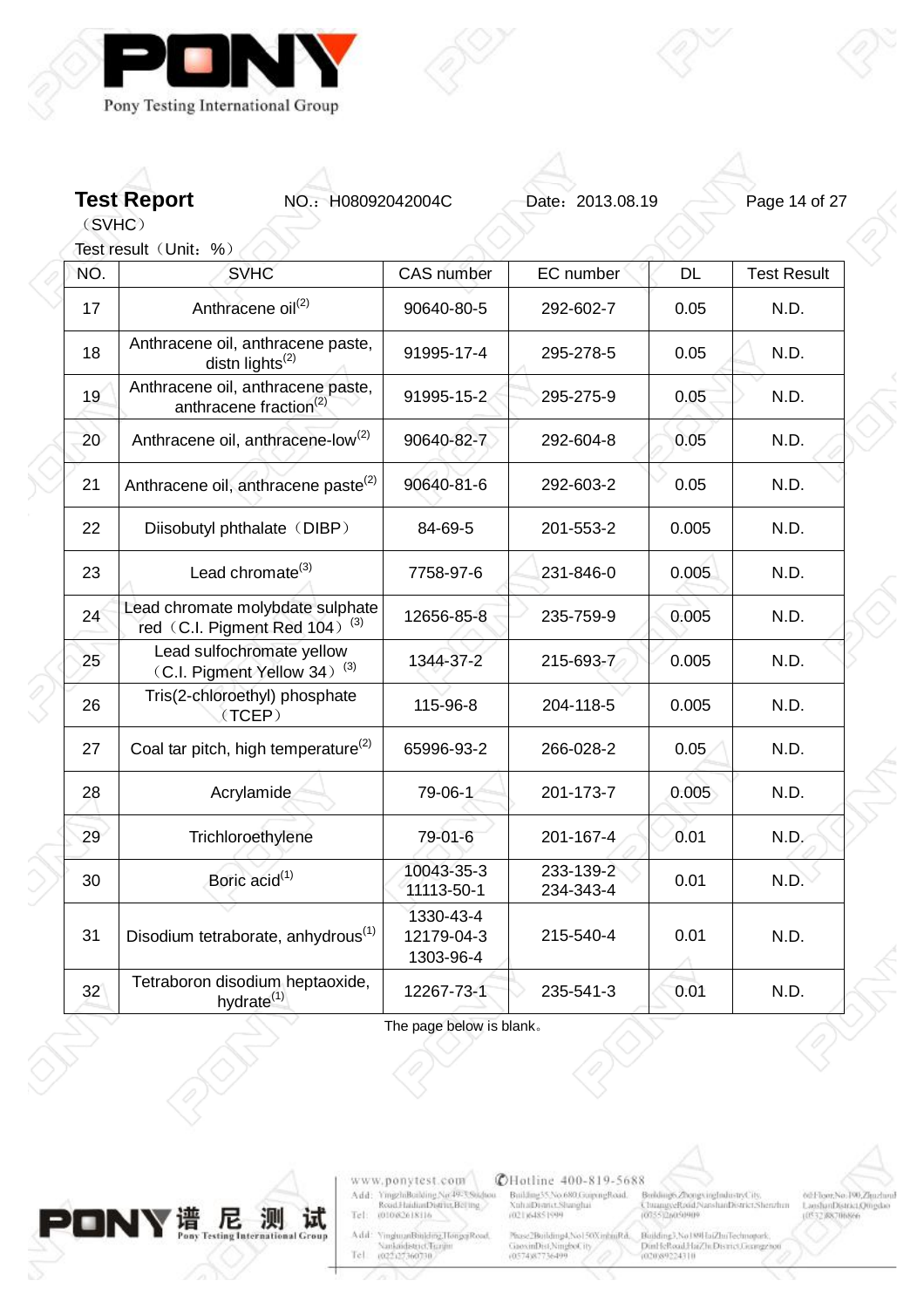

**Test Report NO.: H08092042004C** Date: 2013.08.19 Page 15 of 27

(SVHC)

|                                      | Test result (Unit: %)                                                   |                                                   |                   |           |                        |                    |      |
|--------------------------------------|-------------------------------------------------------------------------|---------------------------------------------------|-------------------|-----------|------------------------|--------------------|------|
| NÓ.                                  |                                                                         | <b>SVHC</b>                                       | <b>CAS</b> number | EC number | <b>DL</b>              | <b>Test Result</b> |      |
| 33                                   |                                                                         | Sodium chromate <sup>(1)</sup>                    | 7775-11-3         | 231-889-5 | 0.01                   | N.D.               |      |
| 34                                   |                                                                         | Potassium chromate <sup>(1)</sup>                 | 7789-00-6         | 232-140-5 | 0.01                   | N.D.               |      |
| 35                                   |                                                                         | Potassium dichromate <sup>(1)</sup>               | 7778-50-9         | 231-906-6 | 0.01                   | N.D.               |      |
| 36                                   | Ammonium dichromate <sup>(1)</sup><br>Cobalt(II) sulfate <sup>(1)</sup> |                                                   | 7789-09-5         | 232-143-1 | 0.01                   | N.D.               |      |
| 37                                   |                                                                         |                                                   | 10124-43-3        | 233-334-2 | 0.01                   | N.D.               |      |
| 38                                   |                                                                         | Cobalt(II) dinitrate <sup>(1)</sup>               | 10141-05-6        | 233-402-1 | 0.01                   | N.D.               |      |
| 39                                   |                                                                         | Cobalt(II) carbonate <sup>(1)</sup>               | 513-79-1          | 208-169-4 | 0.01                   | N.D.               |      |
| 40                                   |                                                                         | Cobalt(II) diacetate <sup>(1)</sup>               | $71 - 48 - 7$     | 200-755-8 | 0.01                   | N.D.               |      |
| 41                                   |                                                                         | 2-Methoxyethanol                                  | 109-86-4          | 203-713-7 | 0.01                   | N.D.               |      |
| 42                                   |                                                                         | 2-Ethoxyethanol                                   | 110-80-5          | 203-804-1 | 0.01                   | N.D.               |      |
| 43                                   | Chromium trioxide <sup>(1)</sup>                                        |                                                   | 1333-82-0         | 215-607-8 | 0.01                   | N.D.               |      |
|                                      | Chromium                                                                | Chromic acid                                      |                   |           |                        |                    |      |
| 44                                   | hemitrioxide<br>and acid                                                | Dichromic acid                                    | 7738-94-5         |           | 231-801-5<br>236-881-5 | 0.01               | N.D. |
| from it's<br>oligomer <sup>(1)</sup> |                                                                         | Oligomers of<br>chromicacid and<br>dichromic acid | 13530-68-2        |           |                        |                    |      |
| 45                                   |                                                                         | 2-Ethoxyethyl acetate                             | 111-15-9          | 203-839-2 | 0.01                   | N.D.               |      |
| 46                                   |                                                                         | Strontium chromate <sup>(1)</sup>                 | 7789-06-2         | 232-142-6 | 0.01                   | N.D.               |      |

测 PONY # 尼 试 **Testing Internations** 

www.ponytest.com  $\begin{tabular}{l|c} Add:~YingphBokbing Na 49-78004000\\ \hline \textbf{Rood} HaidimDistriu, Beting, \\ Tel: & 010082618116 \\ \end{tabular}$ 

Add<sup>2</sup> YinghuanBinkling.HongqiRoad, Nanknidistrict Turque<br>Tel 002107360730

**@Hotline 400-819-5688** 

Building35.No.680.GrapingBoad.<br>XultaiDismict.Shanghai<br>(021)64851599

 $\begin{tabular}{l|c|c|c} {\tt Max2-BolidingA, No150XinkingBd}, & {\tt Balling1, No180HzZlu/Tectmapsak}, \\ {\tt GiaexinDist/NingfocCity}, & {\tt PiniFelkcoilHaZlu/DeBsmctJoswazz} \\ (0574387736499 & (020389224310) \\ \end{tabular}$ 

Broldings. ZhongxingIndustryCity,<br>ChuangyeRoud/NarshanDistrict/Shenzhin<br>(0755)26050909

001Floor:No.190,Zijuzhoul<br>LaoshanDistrict,Qingdao<br>10532,88706866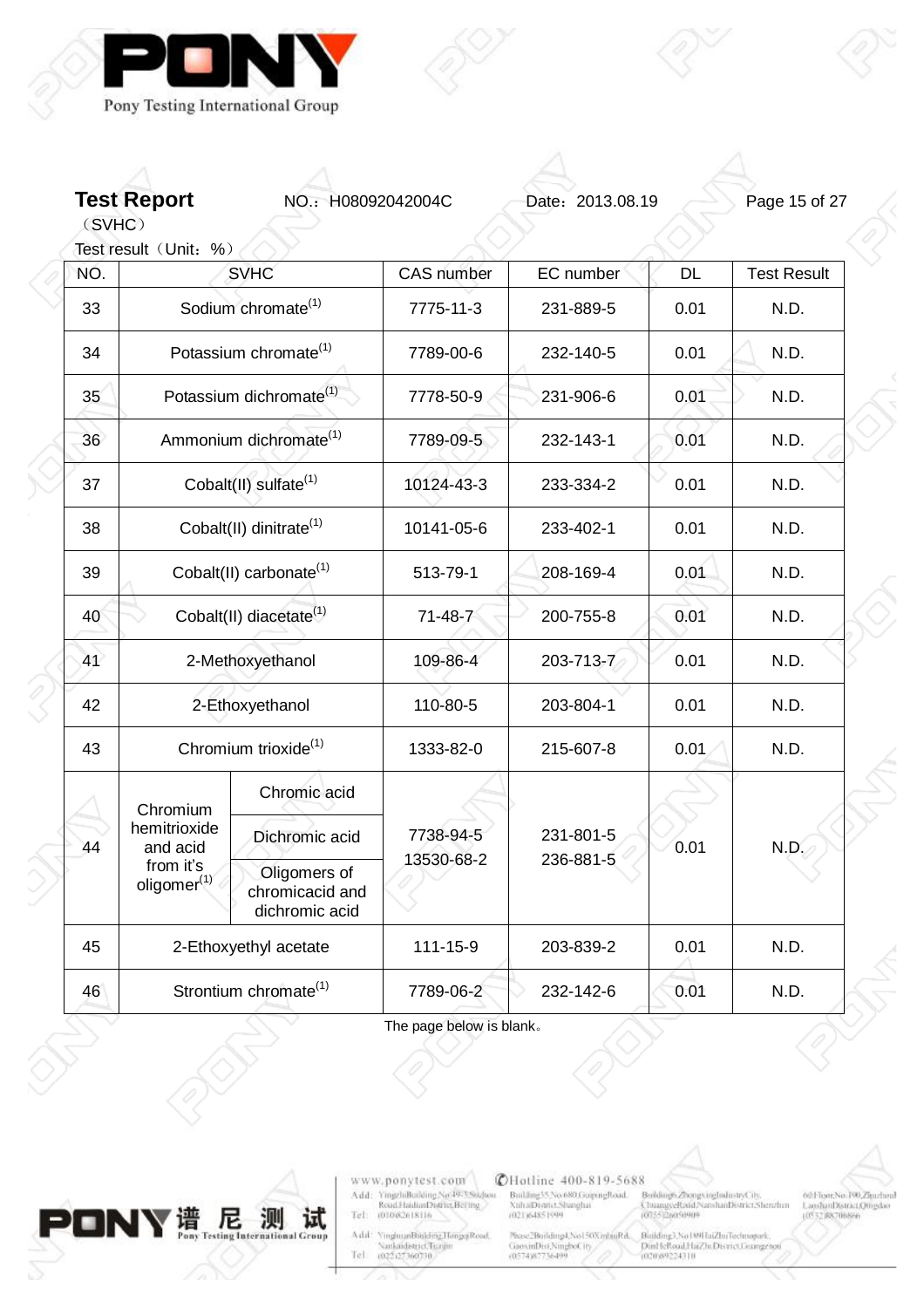

**Test Report NO.: H08092042004C** Date: 2013.08.19 Page 16 of 27

(SVHC) Test result (Unit: %)

 $\begin{array}{c} \diagup \\ \diagdown \end{array}$ 

| NÓ. | <b>SVHC</b>                                                                                          | <b>CAS</b> number     | EC number | <b>DL</b> | <b>Test Result</b> |
|-----|------------------------------------------------------------------------------------------------------|-----------------------|-----------|-----------|--------------------|
| 47  | 1,2-Benzenedicarboxylic acid,<br>di-C7-11-branched and linear<br>alkyl esters <sup>(2)</sup> (DHNUP) | 68515-42-4            | 271-084-6 | 0.01      | N.D.               |
| 48  | Hydrazine                                                                                            | 7803-57-8<br>302-01-2 | 206-114-9 | 0.01      | N.D.               |
| 49  | 1-Methyl-2-pyrrolidone                                                                               | 872-50-4              | 212-828-1 | 0.01      | N.D.               |
| 50  | 1,2,3-Trichloropropane                                                                               | $96 - 18 - 4$         | 202-486-1 | 0.01      | N.D.               |
| 51  | 1,2-Benzenedicarboxylicacid,<br>di-C6-8-branched alkyl esters,<br>$C7$ -rich <sup>(2)</sup> (DIHP)   | 71888-89-6            | 276-158-1 | 0.01      | N.D.               |
| 52  | Dichromium tris(chromate) <sup>(1)</sup>                                                             | 24613-89-6            | 246-356-2 | 0.01      | N.D.               |
| 53  | Potassium<br>hydroxyoctaoxodizincatedi-<br>chromate <sup>(1)</sup>                                   | 11103-86-9            | 234-329-8 | 0.01      | N.D.               |
| 54  | Pentazinc chromate<br>octahydroxide <sup>(3)</sup>                                                   | 49663-84-5            | 256-418-0 | 0.01      | N.D.               |
| 55  | Aluminosilicate refractory ceramic<br>fibres (RCF) $(3)$                                             |                       |           | 0.01      | N.D.               |
| 56  | Zirconia aluminosilicate refractory<br>ceramic fibres $(Zr-RCF)^{(3)}$                               |                       |           | 0.01      | N.D.               |
| 57  | Formaldehyde, oligomeric reaction<br>products with aniline <sup>(3)</sup>                            | 25214-70-4            | 500-036-1 | 0.05      | N.D.               |
| 58  | Bis(2-methoxyethyl) phthalate<br>(DMEP)                                                              | 117-82-8              | 204-212-6 | 0.005     | N.D.               |
| 59  | 2-Methoxyaniline                                                                                     | $90 - 04 - 0$         | 201-963-1 | 0.005     | N.D.               |
| 60  | 4-(1,1,3,3-Tetramethylbutyl) phenol                                                                  | 140-66-9              | 205-426-2 | 0.005     | N.D.               |
| 61  | 1,2-Dichloroethane                                                                                   | 107-06-2              | 203-458-1 | 0.01      | N.D.               |

The page below is blank。



www.ponytest.com  $\begin{tabular}{l|c} Add:~YingphBokbing Na 49-78004000\\ \hline \textbf{Rood} HaidimDistriu, Beting, \\ Tel: & 010082618116 \\ \end{tabular}$ 

Add<sup>2</sup> VinghuanBinkling, HongqiRoad, Nanknidistrict Turque<br>Tel 002107360730

**@Hotline 400-819-5688** 

Building35.No.680.GrapingBoad.<br>XultaiDismict.Shanghai<br>(021)64851599

 $\begin{tabular}{l|c|c|c} \textbf{Nase/Boilding1,No150X inthinRd.} & \textbf{Bulding1,No180HmZhuTeetmopusab.} \\ \textbf{GaeximDtst,NingboC it} & \textbf{Dimf1stRoullHaZluDtsmctJosargza} \\ \textbf{0.57483736499} & \textbf{0.0089224310} \end{tabular}$ 

Broldings. ZhongxingIndustryCity,<br>ChramgeeRord/NarshanDistrict/Shenzhen<br>(0755)26050909

001Floor:No.190,Zijuzhoul<br>LaoshanDistrict,Qingdao<br>10532,88706866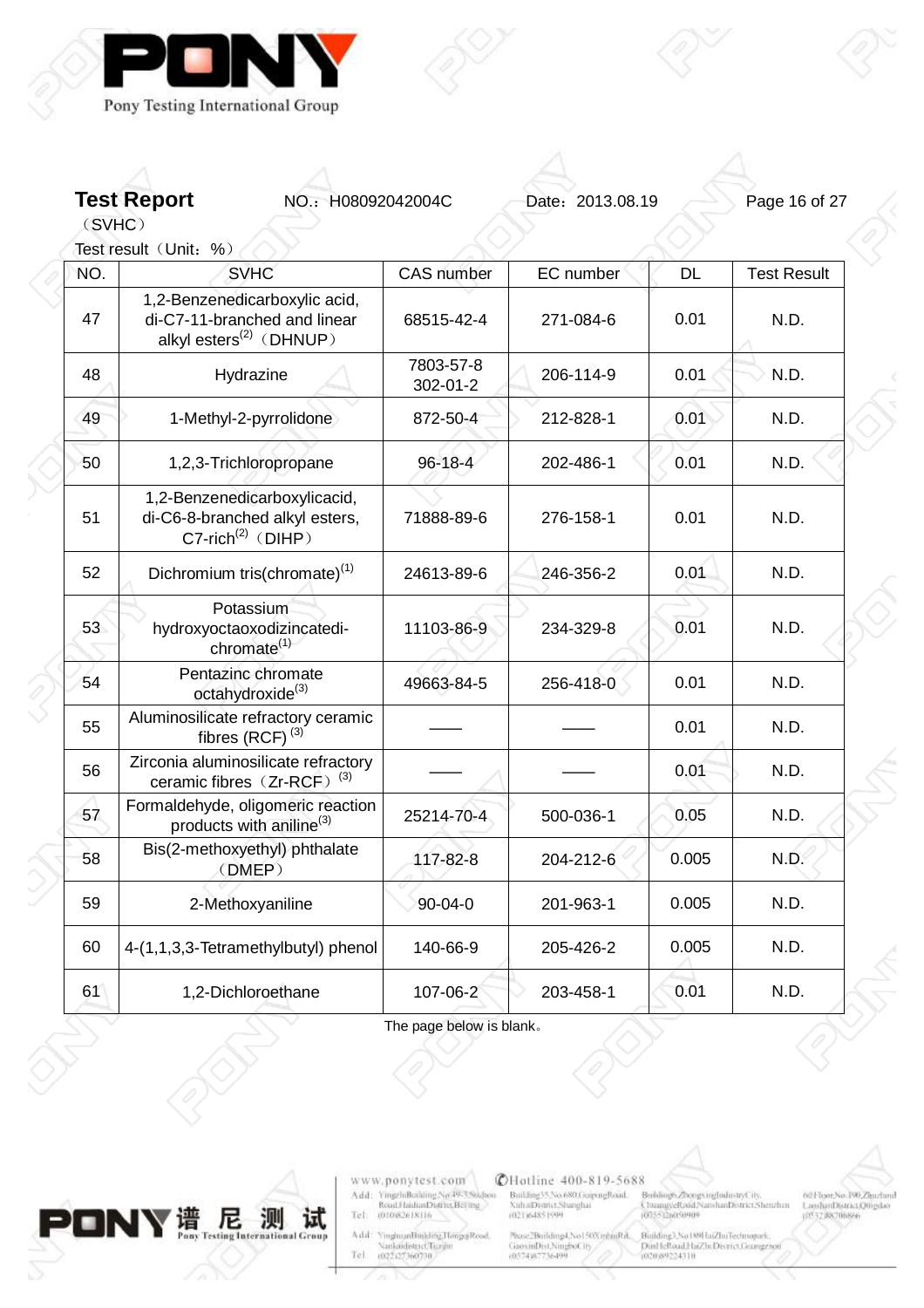

**Test Report NO.: H08092042004C** Date: 2013.08.19 Page 17 of 27

(SVHC) Test result (Unit: %)

 $\begin{array}{c} 0 \\ 0 \end{array}$ 

| NO. | <b>SVHC</b>                                                                    | <b>CAS</b> number | EC number | <b>DL</b> | <b>Test Result</b> |
|-----|--------------------------------------------------------------------------------|-------------------|-----------|-----------|--------------------|
| 62  | Bis(2-methoxyethyl) ether                                                      | 111-96-6          | 203-924-4 | 0.01      | N.D.               |
| 63  | Arsenic acid <sup>(1)</sup>                                                    | 7778-39-4         | 231-901-9 | 0.01      | N.D.               |
| 64  | Calcium arsenate <sup>(1)</sup>                                                | 7778-44-1         | 231-904-5 | 0.01      | N.D.               |
| 65  | Trilead diarsenate <sup>(1)</sup>                                              | 3687-31-8         | 222-979-5 | 0.01      | N.D.               |
| 66  | N,N-Dimethylacetamide                                                          | 127-19-5          | 204-826-4 | 0.005     | N.D.               |
| 67  | Phenolphthalein                                                                | 77-09-8           | 201-004-7 | 0.01      | N.D.               |
| 68  | 2,2'-Dichloro-4,4'-<br>methylenedianiline (MOCA)                               | $101 - 14 - 4$    | 202-918-9 | 0.005     | N.D.               |
| 69  | Lead diazide <sup>(1)</sup>                                                    | 13424-46-9        | 236-542-1 | 0.01      | N.D.               |
| 70  | Lead styphnate <sup>(1)</sup>                                                  | 15245-44-0        | 239-290-0 | 0.01      | N.D.               |
| 71  | Lead dipicrate <sup>(1)</sup>                                                  | 6477-64-1         | 229-335-2 | 0.01      | N.D.               |
| 72  | 1,2-Bis(2-methoxyethoxy) ethane                                                | 112-49-2          | 203-977-3 | 0.01      | N.D.               |
| 73  | 1,2-Dimethoxyethane ethylene<br>glycol dimethyl ether                          | 110-71-4          | 203-794-9 | 0.01      | N.D.               |
| 74  | Diboron trioxide <sup>(1)</sup>                                                | 1303-86-2         | 215-125-8 | 0.01      | N.D.               |
| 75  | Formamide                                                                      | $75 - 12 - 7$     | 200-842-0 | 0.01      | N.D.               |
| 76  | Lead(II) bis(methanesulfonate) <sup>(1)</sup>                                  | 17570-76-2        | 401-750-5 | 0.01      | N.D.               |
| 77  | 1,3,5-Tris(oxiranylmethyl)-1,3,5-<br>triazine-2,4,6(1H,3H,5H)-trione<br>(TGIC) | 2451-62-9         | 219-514-3 | 0.01      | N.D.               |

The page below is blank。



www.ponytest.com  $\begin{tabular}{l|c} Add:~YingphBokbing Na 49-78004000\\ \hline \textbf{Rood} HaidimDistriu, Beting, \\ Tel: & 010082618116 \\ \end{tabular}$ 

Add<sup>2</sup> VinghuanBinkling, HongqiRoad, Nanknidistrict Turque<br>Tel 002107360730

**@Hotline 400-819-5688** 

Building55.No.680.GrapingBoad.<br>XuhaiDismict.Shanghai<br>(021)64851999

 $\substack{\text{Mass:2Buiding 4.No150X inbinf}\\\text{GaoxinDist:Ningfootity}{\text{G0574367736499}}}$ Building3, No 1801 IniZhuTechnopark,<br>DinHellond,HaiZhiDismct.Georgen<br>(020:89224310

Broldings ZhongxingIndustryCity,<br>ChuangyeRoud NarshanDistrict Shenzhin<br>(0755)26050909

001Floor:No.190,Zijuzhoul<br>LaoshanDistrict,Qingdao<br>10532,88706866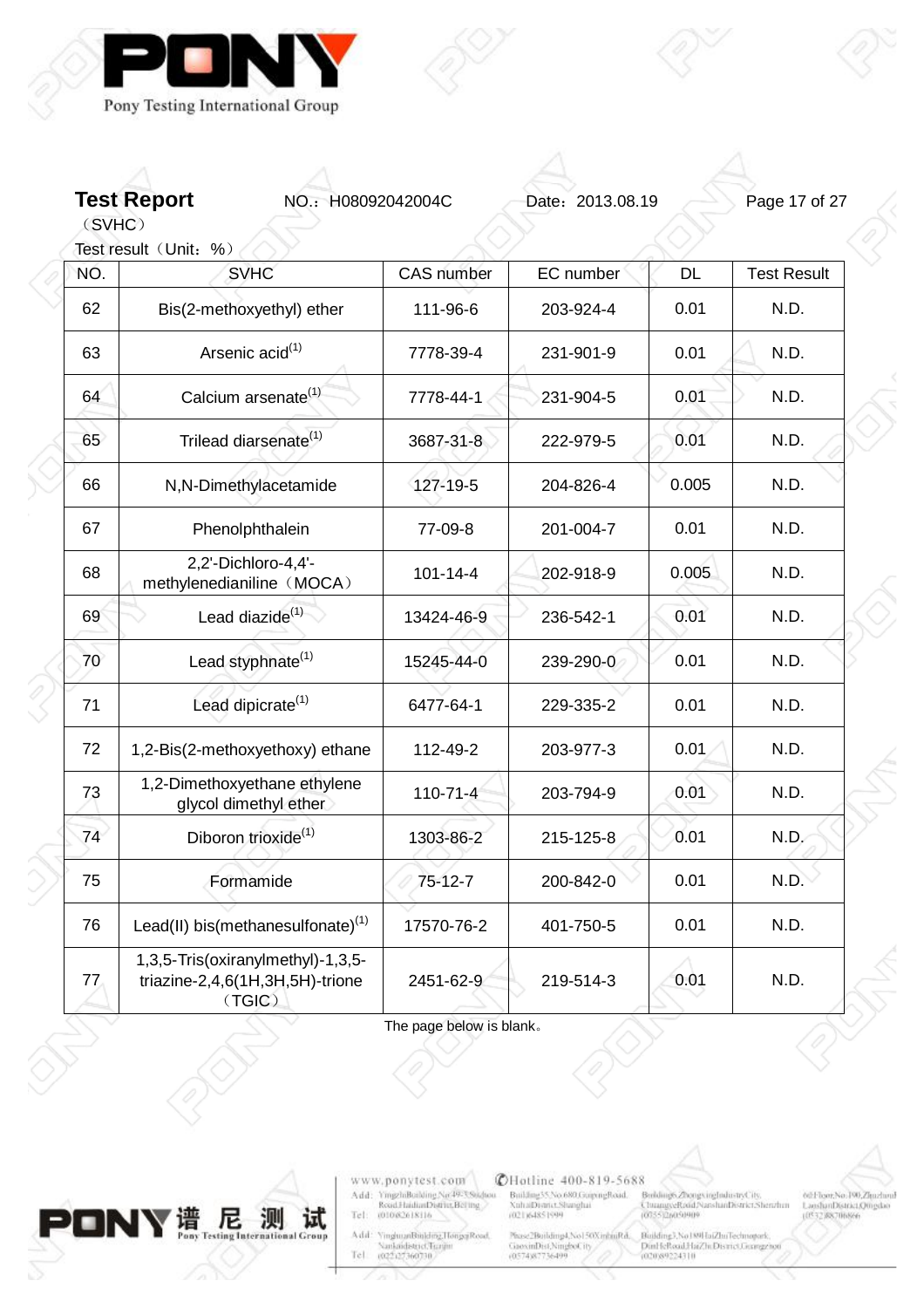



Test result (Unit: %)

| NÓ. | <b>SVHC</b>                                                                                                                                                 | <b>CAS</b> number | EC number | <b>DL</b> | <b>Test Result</b> |  |
|-----|-------------------------------------------------------------------------------------------------------------------------------------------------------------|-------------------|-----------|-----------|--------------------|--|
| 78  | 1,3,5-Tris[(2S and 2R)-2,3-<br>epoxypropyl]-1,3,5-triazine-2,4,6-<br>$(1H, 3H, 5H)$ -trione <sup>(4)</sup>                                                  | 59653-74-6        | 423-400-0 | 0.01      | N.D.               |  |
| 79  | 4,4'-Bis(dimethylamino)<br>benzophenone (Michler's ketone)                                                                                                  | 90-94-8           | 202-027-5 | 0.01      | N.D.               |  |
| 80  | N,N,N',N'-Tetramethyl-4,4'-methyl<br>enedianiline (Michler's base)                                                                                          | $101 - 61 - 1$    | 202-959-2 | 0.01      | N.D.               |  |
| 81  | [4-[4,4'-Bis(dimethylamino)<br>benzhydrylidene] cyclohexa-2,5-<br>dien-1-ylidene] dimethylammonium<br>chloride (C.I. Basic Violet 3)                        | 548-62-9          | 208-953-6 | 0.01      | N.D.               |  |
| 82  | [4-[[4-Anilino-1-naphthyl] [4-<br>(dimethylamino) phenyl] methylene]<br>cyclohexa-2,5-dien-1- ylidene]<br>dimethylammonium chloride<br>(C.I. Basic Blue 26) | 2580-56-5         | 219-943-6 | 0.01      | N.D.               |  |
| 83  | $\alpha$ , $\alpha$ -Bis[4-(dimethylamino) phenyl]-<br>4(phenylamino) naphthalene-<br>1-methanol (C.I. Solvent Blue 4)                                      | 6786-83-0         | 229-851-8 | 0.01      | N.D.               |  |
| 84  | 4,4'-Bis(dimethylamino)-4"-<br>(methylamino) trityl alcohol                                                                                                 | $561 - 41 - 1$    | 209-218-2 | 0.01      | N.D.               |  |
| 85  | Bis(pentabromophenyl) ether<br>(DecaBDE)                                                                                                                    | 1163-19-5         | 214-604-9 | 0.005     | 0.0361             |  |
| 86  | Pentacosafluorotridecanoic acid                                                                                                                             | 72629-94-8        | 276-745-2 | 0.005     | N.D.               |  |
| 87  | Tricosafluorododecanoic acid                                                                                                                                | 307-55-1          | 206-203-2 | 0.005     | N.D.               |  |
| 88  | Henicosafluoroundecanoic acid                                                                                                                               | 2058-94-8         | 218-165-4 | 0.005     | N.D.               |  |
| 89  | Heptacosafluorotetradecanoic acid                                                                                                                           | 376-06-7          | 206-803-4 | 0.005     | N.D.               |  |
| 90  | 4-(1,1,3,3-Tetramethylbutyl)pheno<br>I, ethoxylated-covering<br>well-defined substances and<br>UVCB substances, polymers and<br>homologues <sup>(2)</sup>   |                   |           | 0.01      | N.D.               |  |

The page below is blank。



www.ponytest.com  $\begin{tabular}{l|c} Add:~YingphBokbing Na 49-78004000\\ \hline \textbf{Rood} HaidimDistriu, Beting, \\ Tel: & 010082618116 \\ \end{tabular}$ 

Add<sup>2</sup> YinghuanBinkling.HongqiRoad, Nanknidistrict Turque<br>Tel 002107360730

**@Hotline 400-819-5688** 

Building35.No.680.GrapingBoad.<br>XultaiDismict.Shanghai<br>(021)64851599

Broldings ZhongxingIndustryCity,<br>ChuangyeRoud NarshanDistrict Shenzhin<br>(0755)26050909

001Floor:No.190,Zijuzhoul<br>LaoshanDistrict,Qingdao<br>10532,88706866

 $\substack{\text{Mass:2Buiding 4.No150X inbinf}\\\text{GaoxinDist:Ningfootity}{\text{G0574367736499}}}$ Building3, No 1801 IniZhuTechnopark,<br>DinHellond,HaiZhiDismct.Georgen<br>(020:89224310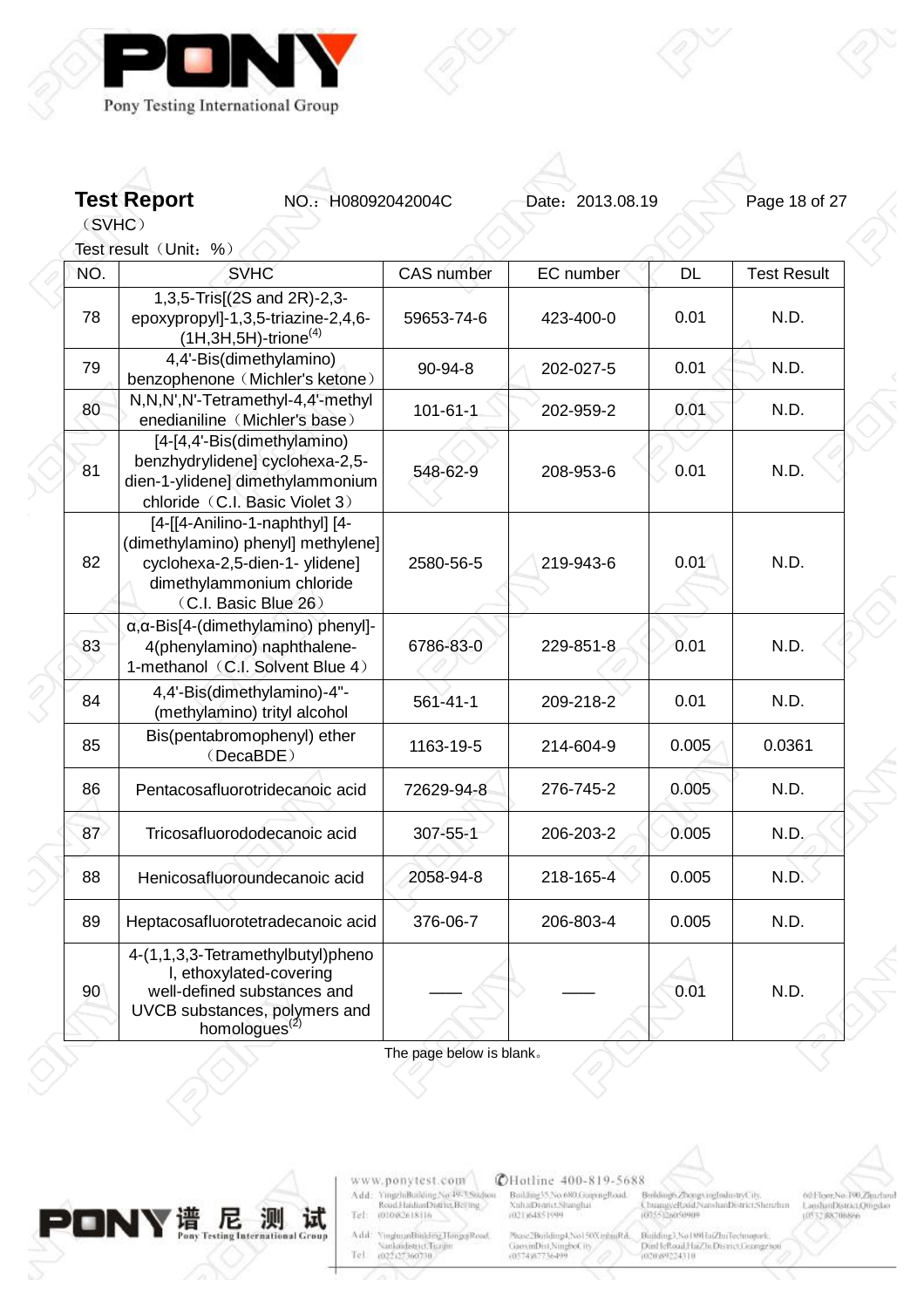

**Test Report NO.: H08092042004C** Date: 2013.08.19 Page 19 of 27

(SVHC)

Test result (Unit: %)

| NÓ. | <b>SVHC</b>                                                                                                                                                                                                                                                                                                          | <b>CAS</b> number                                    | EC number                                        | <b>DL</b> | <b>Test Result</b> |
|-----|----------------------------------------------------------------------------------------------------------------------------------------------------------------------------------------------------------------------------------------------------------------------------------------------------------------------|------------------------------------------------------|--------------------------------------------------|-----------|--------------------|
| 91  | 4-Nonylphenol, branched and linear<br>-substances with a linear and/or<br>branched alkyl chain with a carbon<br>number of 9 covalently bound in<br>position 4 to phenol, covering also<br>UVCB-and well-defined substances<br>which include any of the individual<br>isomers or a combination thereof <sup>(2)</sup> |                                                      |                                                  | 0.01      | N.D.               |
| 92  | Diazene-1,2-dicarboxamide<br>(C,C'-azodi(formamide))                                                                                                                                                                                                                                                                 | 123-77-3                                             | 204-650-8                                        | 0.005     | N.D.               |
| 93  | Cyclohexane-1,2-dicarboxylic<br>Anhydride, cis-cyclohexane<br>-1,2-dicarboxylic anhydride,<br>trans-cyclohexane-1,2-dicarboxyli<br>c anhydride                                                                                                                                                                       | 85-42-7<br>13149-00-3<br>14166-21-3                  | 201-604-9<br>236-086-3<br>238-009-9              | 0.01      | N.D.               |
| 94  | Hexahydromethylphathalicanhydride<br>Hexahydro-4-methylphathalicanhydride<br>Hexahydro-1-methylphathalicanhydride<br>Hexahydro-3-methylphathalicanhydride                                                                                                                                                            | 25550-51-0<br>19438-60-9<br>48122-14-1<br>57110-29-9 | 247-094-1<br>243-072-0<br>256-356-4<br>260-566-1 | 0.01      | N.D.               |
| 95  | Methoxy acetic acid                                                                                                                                                                                                                                                                                                  | 625-45-6                                             | 210-894-6                                        | 0.01      | N.D.               |
| 96  | 1,2-Benzenedicarboxylic acid,<br>dipentylester, branched and linear                                                                                                                                                                                                                                                  | 84777-06-0                                           | 284-032-2                                        | 0.01      | N.D.               |
| 97  | Diisopentylphthalate (DIPP)                                                                                                                                                                                                                                                                                          | 605-50-5                                             | 210-088-4                                        | 0.005     | N.D.               |
| 98  | N-pentyl-isopentylphtalate                                                                                                                                                                                                                                                                                           | 776297-69-9                                          |                                                  | 0.005     | N.D.               |
| 99  | 1,2-Diethoxyethane                                                                                                                                                                                                                                                                                                   | 629-14-1                                             | 211-076-1                                        | 0.01      | N.D.               |
| 100 | N,N-dimethylformamide                                                                                                                                                                                                                                                                                                | 68-12-2                                              | 200-679-5                                        | 0.01      | N.D.               |
| 101 | Dibutyltin dichloride (DBT)                                                                                                                                                                                                                                                                                          | 683-18-1                                             | 211-670-0                                        | 0.01      | N.D.               |
| 102 | Acetic acid, lead salt, basic <sup>(1)</sup>                                                                                                                                                                                                                                                                         | 51404-69-4                                           | 257-175-3                                        | 0.01      | N.D.               |
|     |                                                                                                                                                                                                                                                                                                                      |                                                      |                                                  |           |                    |

The page below is blank。



www.ponytest.com  $\begin{tabular}{l|c} Add:~YingphBokbing Na 49-78004000\\ \hline \textbf{Rood} HaidimDistriu, Beting, \\ Tel: & 010082618116 \\ \end{tabular}$ 

Add: YinghuanBhilding,HongqiRood<br>| Nanknidistrici Tuzijin<br>|Tel | 002127360730

**@Hotline 400-819-5688** Building35.No.680.GrapingBoad.<br>XultaiDismict.Shanghai<br>(021)64851599

 $\substack{\text{Mass:2Buiding 4.No150X inbinf}\\\text{GaoxinDist:Ningfootity}{\text{G0574367736499}}}$ Building3, No 1801 IniZhuTechnopark,<br>DinHellond,HaiZhiDismct.Georgen<br>(020:89224310

Broldings ZhongxingIndustryCity,<br>ChuangyeRoud NarshanDistrict Shenzhin<br>(0755)26050909

021 loor, No. 100, Zijuzhoul<br>LaoshanDistrict, Qingdao<br>10532, 88706866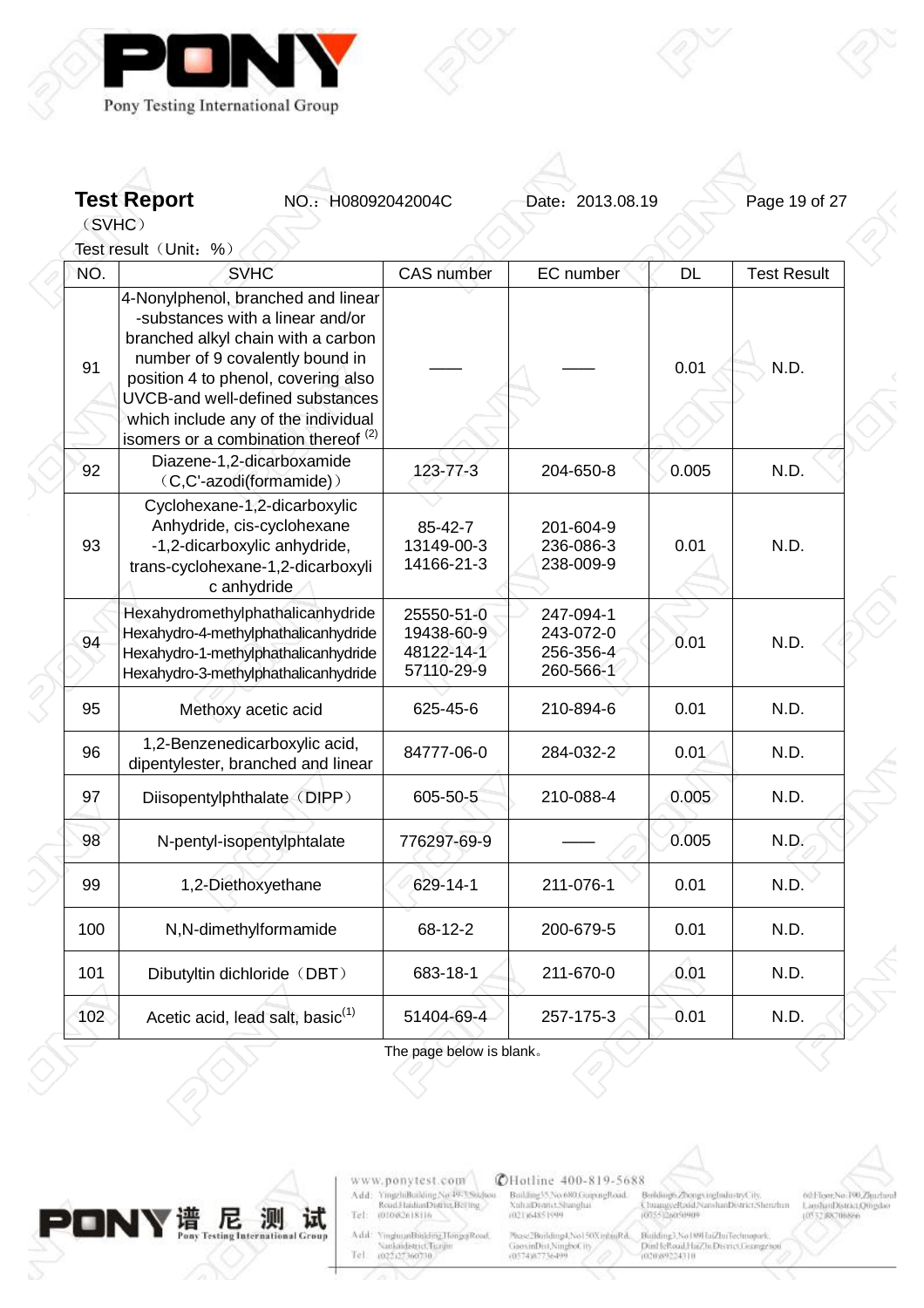



Test result (Unit: %)

| NÓ. | <b>SVHC</b>                                                                 | <b>CAS</b> number | EC number | <b>DL</b> | <b>Test Result</b> |
|-----|-----------------------------------------------------------------------------|-------------------|-----------|-----------|--------------------|
| 103 | Basic lead carbonate (Trilead<br>bis(carbonate)dihydroxide) <sup>(1)</sup>  | 1319-46-6         | 215-290-6 | 0.01      | N.D.               |
| 104 | Lead oxide sulfate (Basic lead<br>sulfate) $(1)$                            | 12036-76-9        | 234-853-7 | 0.01      | N.D.               |
| 105 | [Phthalato(2-)] dioxotrilead<br>(dibasic                                    | 69011-06-9        | 273-688-5 | 0.01      | N.D.               |
| 106 | Dioxobis(stearato) trilead                                                  | 12578-12-0        | 235-702-8 | 0.01      | N.D.               |
| 107 | Fatty acids, C16-18, lead salts<br>$C16-18$                                 | 91031-62-8        | 292-966-7 | 0.01      | N.D.               |
| 108 | Lead bis(tetrafluoroborate) <sup>(1)</sup>                                  | 13814-96-5        | 237-486-0 | 0.01      | N.D.               |
| 109 | Lead cynamidate <sup>(1)</sup>                                              | 20837-86-9        | 244-073-9 | 0.01      | N.D.               |
| 110 | Lead dinitrate <sup>(1)</sup>                                               | 10099-74-8        | 233-245-9 | 0.01      | N.D.               |
| 111 | Lead oxide (Lead monoxide) <sup>(1)</sup>                                   | 1317-36-8         | 215-267-0 | 0.01      | N.D.               |
| 112 | Lead tetroxide (Orange lead) <sup>(1)</sup>                                 | 1314-41-6         | 215-235-6 | 0.01      | N.D.               |
| 113 | Lead titanium trioxide <sup>(1)</sup>                                       | 12060-00-3        | 235-038-9 | 0.01      | N.D.               |
| 114 | Lead titanium zirconium oxide <sup>(1)</sup>                                | 12626-81-2        | 235-727-4 | 0.01      | N.D.               |
| 115 | Pentalead tetraoxide sulphate <sup>(3)</sup>                                | 12065-90-6        | 235-067-7 | 0.01      | N.D.               |
| 116 | Pyrochlore, antimony lead yellow<br>(C.I. Pigment Yellow 41) <sup>(3)</sup> | 8012-00-8         | 232-382-1 | 0.01      | N.D.               |
| 117 | Silicic acid, barium salt,<br>lead-doped <sup>(3)</sup>                     | 68784-75-8        | 272-271-5 | 0.01      | N.D.               |
| 118 | Silicic acid, lead salt <sup>(1)</sup>                                      | 11120-22-2        | 234-363-3 | 0.01      | N.D.               |
| 119 | Sulfurous acid, lead salt, dibasic <sup>(1)</sup>                           | 62229-08-7        | 263-467-1 | 0.01      | N.D.               |
|     |                                                                             |                   |           |           |                    |

The page below is blank。



www.ponytest.com  $\begin{tabular}{l|c} Add:~YingphBokbing Na 49-78004000\\ \hline \textbf{Rood} HaidimDistriu, Beting, \\ Tel: & 010082618116 \\ \end{tabular}$ 

Add<sup>2</sup> VinghuanBinkling, HongqiRoad, Nanknidistrict Turque<br>Tel 002107360730

**@Hotline 400-819-5688** 

Building55.No.680.GrapingBoad.<br>XuhaiDismict.Shanghai<br>(021)64851999

 $\begin{minipage}{.09\linewidth} \begin{minipage}{.45\linewidth} \textbf{Max} & \textbf{36} & \textbf{36} & \textbf{56} \\ \textbf{GaoximDist(Ningbot))} & \textbf{0874} & \textbf{0874} & \textbf{088} \\ \textbf{0874} & \textbf{0874} & \textbf{088} & \textbf{088} \\ \textbf{0874} & \textbf{088} & \textbf{088} & \textbf{088} \\ \textbf{088} & \textbf{088} & \textbf{088} & \textbf{088} \\ \textbf{088}$ Building3, No 1801 IniZhuTechnopark,<br>DinHelband HaiZhi District Guanget<br>(020 80224310

Broldings ZhongxingIndustryCity,<br>ChuangyeRoud NarshanDistrict Shenzhin<br>(0755)26050909

001Floor:No.190,Zijuzhoul<br>LaoshanDistrict,Qingdao<br>10532,88706866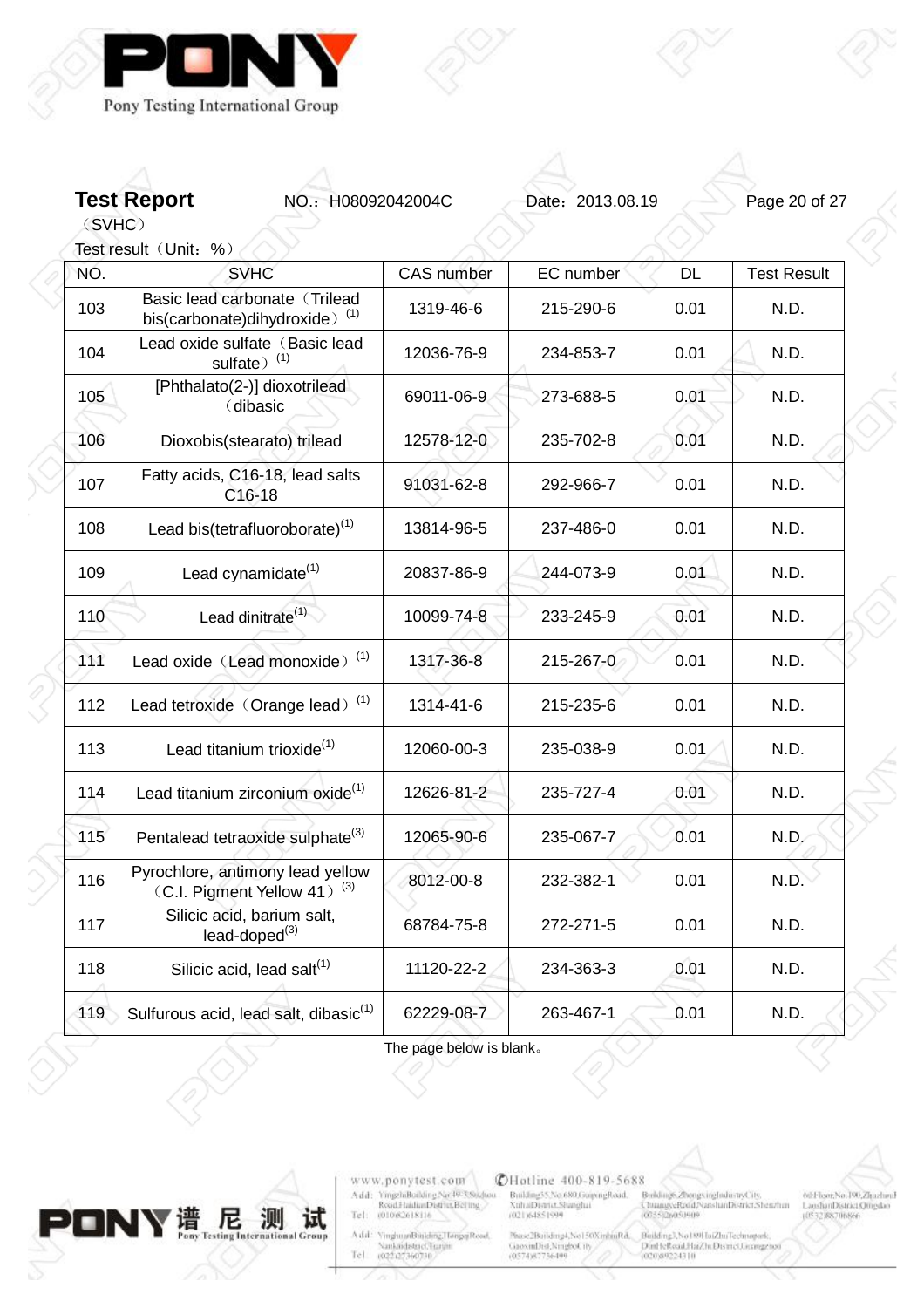

**Test Report NO.: H08092042004C** Date: 2013.08.19 Page 21 of 27

(SVHC)

 $\begin{array}{c} 0 \\ 0 \end{array}$ 

|     | Test result (Unit: %)                                  |                   |           |           |                    |
|-----|--------------------------------------------------------|-------------------|-----------|-----------|--------------------|
| NÓ. | <b>SVHC</b>                                            | <b>CAS</b> number | EC number | <b>DL</b> | <b>Test Result</b> |
| 120 | Tetraethyllead                                         | 78-00-2           | 201-075-4 | 0.01      | N.D.               |
| 121 | Tetralead trioxide sulphate <sup>(1)</sup>             | 12202-17-4        | 235-380-9 | 0.01      | N.D.               |
| 122 | Trilead dioxide phosphonate <sup>(1)</sup>             | 12141-20-7        | 235-252-2 | 0.01      | N.D.               |
| 123 | Furan                                                  | 110-00-9          | 203-727-3 | 0.01      | N.D.               |
| 124 | Propylene oxide;<br>1,2-epoxypropane;methyloxirane     | 75-56-9           | 200-879-2 | 0.01      | N.D.               |
| 125 | Diethyl sulphate                                       | 64-67-5           | 200-589-6 | 0.01      | N.D.               |
| 126 | Dimethyl sulphate                                      | $77 - 78 - 1$     | 201-058-1 | 0.01      | N.D.               |
| 127 | 3-Ethyl-2-methyl-2-(3-methylbutyl)-<br>1,3-oxazolidine | 143860-04-2       | 421-150-7 | 0.01      | N.D.               |
| 128 | <b>Dinoseb</b>                                         | 88-85-7           | 201-861-7 | 0.01      | N.D.               |
| 129 | 4,4'-Methylenedi-o-toluidine                           | 838-88-0          | 212-658-8 | 0.005     | N.D.               |
| 130 | 4,4'-Oxydianiline and its salts                        | 101-80-4          | 202-977-0 | 0.005     | N.D.               |
| 131 | 4-Aminoazobenzene                                      | 60-09-3           | 200-453-6 | 0.005     | N.D.               |
| 132 | 4-Methyl-m-phenylenediamine<br>(2,4-Toluene-diamine)   | 95-80-7           | 202-453-1 | 0.005     | N.D.               |
| 133 | 6-Methoxy-m-toluidine (p-cresidine)                    | 120-71-8          | 204-419-1 | 0.005     | N.D.               |
| 134 | Biphenyl-4-ylamine                                     | $92 - 67 - 1$     | 202-177-1 | 0.005     | N.D.               |
| 135 | o-Aminoazotoluene                                      | $97 - 56 - 3$     | 202-591-2 | 0.005     | N.D.               |
| 136 | o-Toluidine; 2-Aminotoluene                            | $95 - 53 - 4$     | 202-429-0 | 0.005     | N.D.               |

The page below is blank。



www.ponytest.com  $\begin{tabular}{l|c} Add:~YingphBokbing Na 49-78004000\\ \hline \textbf{Rood} HaidimDistriu, Beting, \\ Tel: & 010082618116 \\ \end{tabular}$ 

Add<sup>2</sup> YinghuanBinkling.HongqiRoad, Nanknidistrict Turque<br>Tel 002107360730

**@Hotline 400-819-5688** 

Building35.No.680.GrapingBoad.<br>XultaiDismict.Shanghai<br>(021)64851599

 $\begin{tabular}{l|c|c|c} \textbf{Nase/Boilding1,No150X inthinRd.} & \textbf{Bulding1,No180HmZhuTeetmopusab.} \\ \textbf{GaeximDtst,NingboC it} & \textbf{Dimf1stRoullHaZluDtsmctJosargza} \\ \textbf{0.57483736499} & \textbf{0.0089224310} \end{tabular}$ 

Broldings. ZhongxingIndustryCity,<br>ChuangyeRoud/NarshanDistrict/Shenzhin<br>(0755)26050909

001Floor:No.190,Zijuzhoul<br>LaoshanDistrict,Qingdao<br>10532,88706866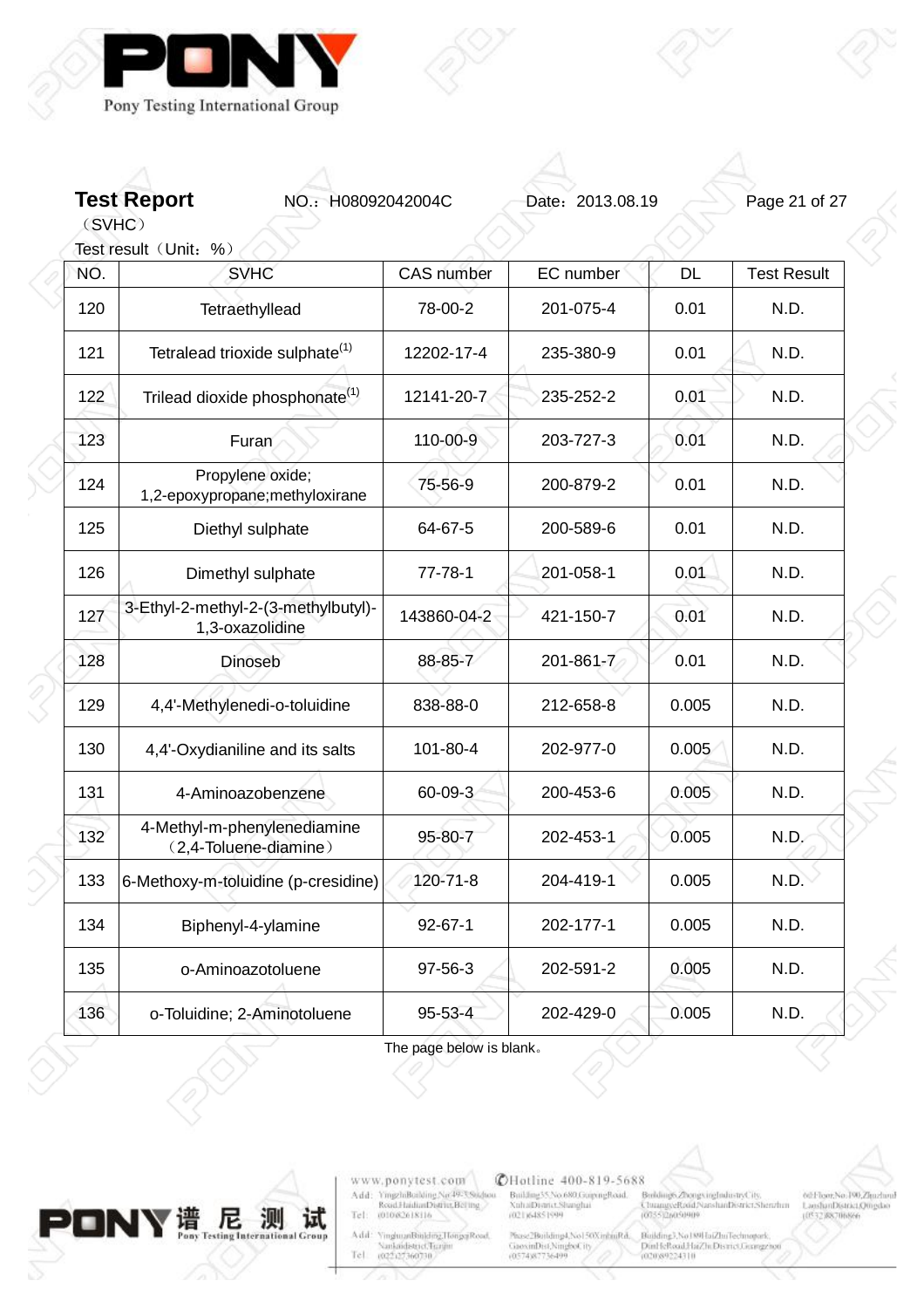

**Test Report NO.: H08092042004C** Date: 2013.08.19 Page 22 of 27

(SVHC) Test result (Unit: %)

| NÓ. | <b>SVHC</b>                                                                                                                                                                                                                                                                                                                                                                | <b>CAS</b> number | EC number | <b>DL</b> | <b>Test Result</b> |
|-----|----------------------------------------------------------------------------------------------------------------------------------------------------------------------------------------------------------------------------------------------------------------------------------------------------------------------------------------------------------------------------|-------------------|-----------|-----------|--------------------|
| 137 | N-methylacetamide                                                                                                                                                                                                                                                                                                                                                          | 79-16-3           | 201-182-6 | 0.01      | N.D.               |
| 138 | 1-Bromopropane; n-propyl bromide                                                                                                                                                                                                                                                                                                                                           | 106-94-5          | 203-445-0 | 0.01      | N.D.               |
| 139 | Cadmium                                                                                                                                                                                                                                                                                                                                                                    | 7440-43-9         | 231-152-8 | 0.005     | N.D.               |
| 140 | Cadmium oxide <sup>(1)</sup>                                                                                                                                                                                                                                                                                                                                               | 1306-19-0         | 215-146-2 | 0.005     | N.D.               |
| 141 | Dipentyl phthalate (DPP)                                                                                                                                                                                                                                                                                                                                                   | $131 - 18 - 0$    | 205-017-9 | 0.005     | N.D.               |
| 142 | 4-Nonylphenol, branched and<br>linear, ethoxylated [substances<br>with a linear and/or branched alkyl<br>chain with a carbon number of 9<br>covalently bound in position 4 to<br>phenol, ethoxylated covering<br>UVCB- and well-defined<br>substances, polymers and<br>homologues, which include any of<br>the individual isomers and/or<br>combinations thereof] $^{(2)}$ |                   |           | 0.01      | N.D.               |
| 143 | Ammonium<br>pentadecafluorooctanoate (APFO)                                                                                                                                                                                                                                                                                                                                | 3825-26-1         | 223-320-4 | 0.005     | N.D.               |
| 144 | Pentadecafluorooctanoic acid<br>(PFOA)                                                                                                                                                                                                                                                                                                                                     | 335-67-1          | 206-397-9 | 0.005     | N.D.               |

The page below is blank。



www.ponytest.com  $\begin{tabular}{l|c} Add:~YingphBokling Na 49-78004000\\ \hline \textbf{Rood} HamiltonDiffint, Berlin & \\ Tel: & 010082618116 \\ \end{tabular}$ 

VinghuanBinkling,HongqiRood,<br>Nanknidistrict,Tuzijin<br>(022-227360730) Add<sup>2</sup> Tel

# **@Hotline 400-819-5688**

Building55.No.680.GrapingBoad.<br>XuhaiDismict.Shanghai<br>(021)64851999

 $\begin{minipage}{.4\linewidth} \begin{minipage}{.4\linewidth} \textbf{Max} & \textbf{Nol} & \textbf{50} \\ \textbf{Gao} & \textbf{S0} \\ \textbf{0574} & \textbf{877} & \textbf{849} \\ \textbf{0674} & \textbf{879} \\ \end{minipage} \end{minipage}$ Mulding3.No189HaiZhuTechnopark<br>DinHelbouLHaiZhuDismct.George<br>(020/89224310

o<br>Broklings ZhongxirgIndustryCity,<br>ChuangyeReid/NarshanDistrict.Shenzhan<br>(0755)2p020409

001Floor,No.190,Zijuzhoul<br>LaoshanDistrict,Qingdao<br>j0532,88706866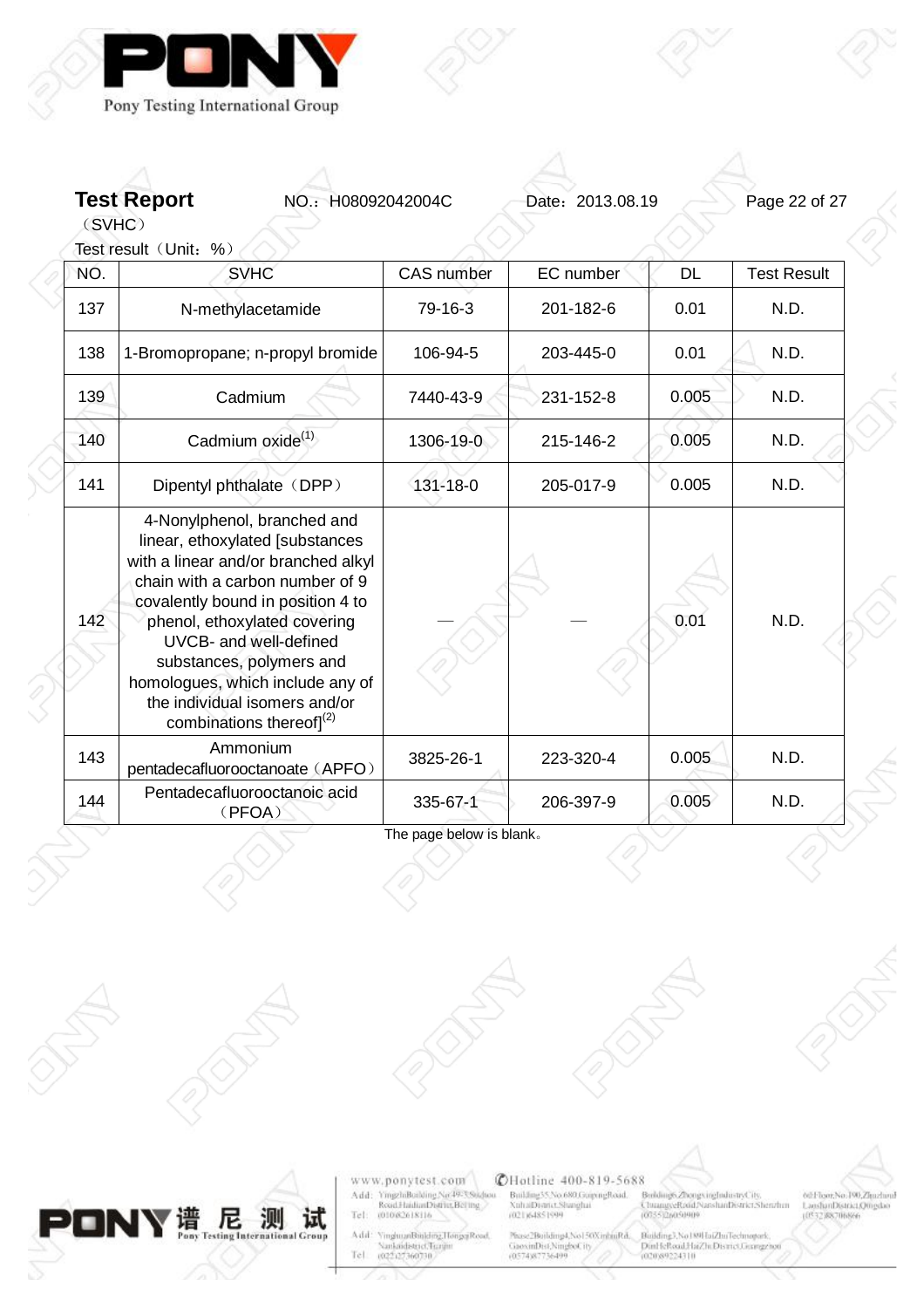



**Test Report NO.: H08092042004C** Date: 2013.08.19 Page 23 of 27

(SVHC) Note: DL = Detection Limit  $N.D. = Not Detection($ 

 $0.1 \% = 1000$  mg/kg = 1000 ppm  $mg/kg = ppm$ PBT=Persistent, bioaccumulative and toxic; vPvB=very Persistent very Bioaccumulative

- (1) Concentration value of cobalt dichloride is by the conversion from the test results of cobalt  $(Co)$  and chlorine(Cl). Concentration value of cobalt(II) sulfate, cobalt(II) dinitrate, cobalt(II) carbonate, cobalt(II) diacetate are by the conversion from the test results of cobalt  $(Co)$  and acid. Concentration value of diarsenic pentaoxide, diarsenic trioxide, sodium dichromate, lead hydrogen arsenate, boric acid, disodium tetraborate, anhydrous, tetraboron disodium heptaoxide, hydrate, sodium chromate, potassium chromate, potassium dichromate, ammonium dichromate, chromium trioxide, chromium hemitrioxide and acid from it's oligomer, strontium chromate, dichromium tris(chromate), potassium hydroxyoctaoxodizincatedi-chromate, arsenic acid, calcium arsenate, trilead diarsenate, lead diazide, lead styphnate, lead dipicrate, diboron trioxide, lead(II) bis(methanesulfonate), acetic acid,lead salt,basic,basic lead carbonate, lead oxide sulfate, lead bis(tetrafluoroborate), lead cynamidate, lead dinitrate, lead oxide, lead tetroxide, lead titanium trioxide, lead titanium zirconium oxide, silicic acid, lead salt, sulfurous acid, lead salt, dibasic, tetralead trioxide sulphate, trilead dioxide phosphonate and cadmium oxide are by the conversion from the test results of corresponding inorganic elements. In view of the substances are established as UVCB substances (substances of unknown or variable)
- composition, complex reaction products or biological materials) consisting of different and variable constituents, the test results are calculated based on the main constituents of the representative compounds for substances.
- (3) When tested substances contain variable compounds, the test results are calculated based on main constituents of the representative compounds for the substances. The test results of the representative compounds are calculated based on the result of specified heavy metal elements.
- (4) TGIC is a mixture and also contains β-TGIC. According to the ECHA's technical dossier the ratioof β-TGIC to TGIC is around 1 to 10. Therefore β-TGIC is issued based on the above-mentioned ratio. The page below is blank。



www.ponytest.com mychiBoilding.Net49-35 Add: Road HaidianDistrict Belling Tel 01002618116

ingluanBinkling.HongqiRoad A did skaidistrict.Turg 022127360730  $T_{\rm eff}$ 

### **CHotline 400-819-5688**

Building35, No.680, GuipingRoad **CultaiDigrict Shanghai** (021)64851999

hase2Building4,No150XinhinRd, Building3, No 189 IuiZhuTec Prosecutoringhy, North<br>GaoxinDist, NingboCity<br>(0574367736499 DinHeRoad HaiZhi Dismet Go

Selfonid (Na shanDistrict Sh **CONTRACTOR** 

el:Floor.No.190.Zhuzhoul LanshanDistrict/Omedac **RESPUBLITIONS**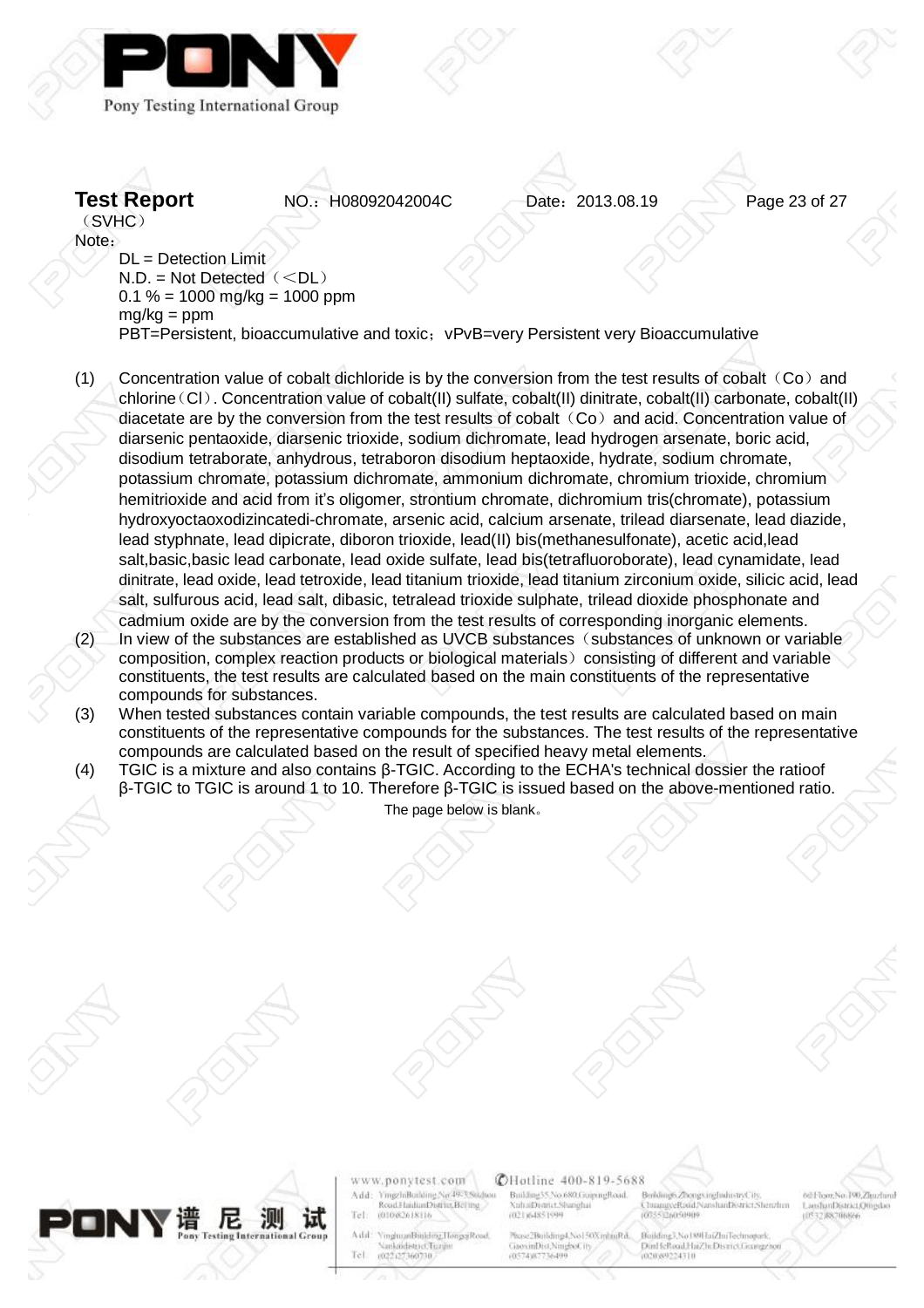

**Test Report NO.: H08092042004C** Date: 2013.08.19 Page 24 of 27

(SVHC) Remarks:

- (1) The chemical analysis of 144 SVHC is performed by means of currently available analytical. Techniques in the list published by ECHA on 28 Oct 2008, 13 Jan 2010, 30 Mar 2010, 18 Jun 2010, 15 Dec 2010, 20 Jun 2011, 19 Dec 2011,18 Jun 2012, 19 Dec 2012 and 20 Jun 2013 shall : [http://echa.europa.eu/consultations/authorisation/svhc/svhc\\_cons\\_en.asp](http://echa.europa.eu/consultations/authorisation/svhc/svhc_cons_en.asp) <http://echa.europa.eu/web/guest/candidate-list-table>
- (2) In accordance with Regulation (EC) No 1907/2006, any producer or importer of articles shall notify ECHA, in accordance with paragraph 4 of Article 7, if a substance meets the criteria in Article 57 and is identified in accordance with Article 59(1) of the Regulation, if (a) the substance is present in those articles in quantities totaling over one tonne per producer or importer per year; and (b) the substance is present in those articles above a concentration of 0.1 % weight by weight (w/w).
- (3) Article 33 of Regulation (EC) No 1907/2006 requires supplier of an article containing a substance meeting the criteria in Article 57 and identified in accordance with Article 59(1) in a concentration above 0.1 % weight by weight (w/w) shall provide the recipient of the article with sufficient information, available to the supplier, to allow safe use of the article including, as a minimum, the name of that substance.
- (4) The mixing sample test was performed as client's request. Result obtained only gives informality value and does not represent individual sample material.

Photo:



Pony authenticate the photo on original report only The page below is blank。





www.ponytest.com mychiBoilding.Net49-35 Add: Road HaidianDistrict Belling Tel (010)82618116

ingluanBinkling.HongqiRoad A did skaidistrict.Turg 022127360730  $T_{\rm eff}$ 

#### **CHotline 400-819-5688**

Building35,No.680.GuipingRoad **XuhaiDismst Shanghai** (021)64851999

hase2Building4,No150XinhiuRd, Building3, No 189 IuiZhuTec Prosecutoringhy, North<br>GaoxinDist, NingboCity<br>(0574367736499 DinHelboad Hai2h: Dismet Lie (020)89224310

o-Road No shanDistrict Sh **COSSONIONING** 

el-Floar.No.190.Zhuzhaul LanshanDistrict/Omedac **ISS? AN TRANS**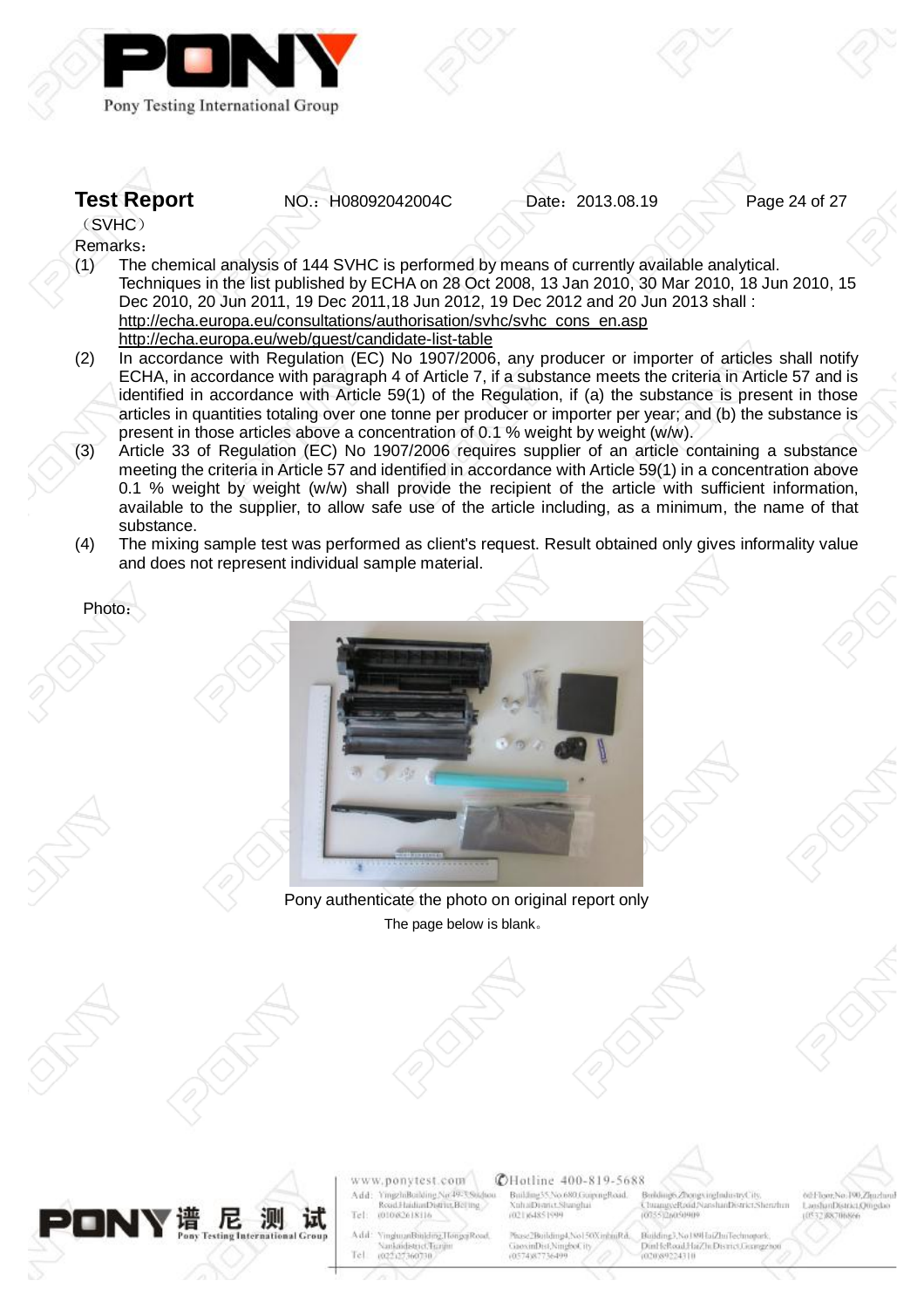

**Test Report NO.: H08092042004C** Date: 2013.08.19 Page 25 of 27

Measurement Flow-chart

Tested by: Jiang Yue Checked by: Cao Jia Person in charge of the lab by: Zhang Daigin

1 Determination of triethyl arsenate/ cobalt dichloride/ diarsenic pentaoxide/ diarsenic trioxide/ sodium dichromate/ lead hydrogen arsenate/ lead chromate/ lead chromate molybdate sulphate red/ lead sulfochromate yellow/ boric acid/ disodium tetraborate, anhydrous/ tetraboron disodium heptaoxide, hydrate/ sodium chromate/ potassium chromate/ potassium dichromate/ ammonium dichromate/ cobalt(II) sulfate/ cobalt(II) dinitrate/ cobalt(II) carbonate/ cobalt(II) diacetate/ chromium trioxide/ chromium hemitrioxide and acid from it's oligomer/ strontium chromate/ hydrazine/ dichromium tris(chromate)/ potassium hydroxyoctaoxodizincatedichromate/ pentazinc chromate octahydroxide/ aluminosilicate refractory ceramic fibres/ zirconia aluminosilicate refractory ceramic fibres/ arsenic acid/ calcium arsenate/ trilead diarsenate/ lead diazide/ lead styphnate/ lead dipicrate/ diboron trioxide/ lead(II) bis(methanesulfonate)/ acetic acid, lead salt, basic/ basic lead carbonate/ lead oxide sulfate/ lead bis(tetrafluoroborate)/ lead cynamidate/ lead dinitrate/ lead oxide/ lead tetroxide/ lead titanium trioxide/ lead titanium zirconium oxide/ pentalead tetraoxide sulphate/ pyrochlore, antimony lead yellow/ silicic acid, barium salt, lead-doped/ silicic acid, lead salt/ sulfurous acid, lead salt, dibasic/ tetralead trioxide sulphate/ trilead dioxide phosphonate/ cadmium/ cadmium oxide

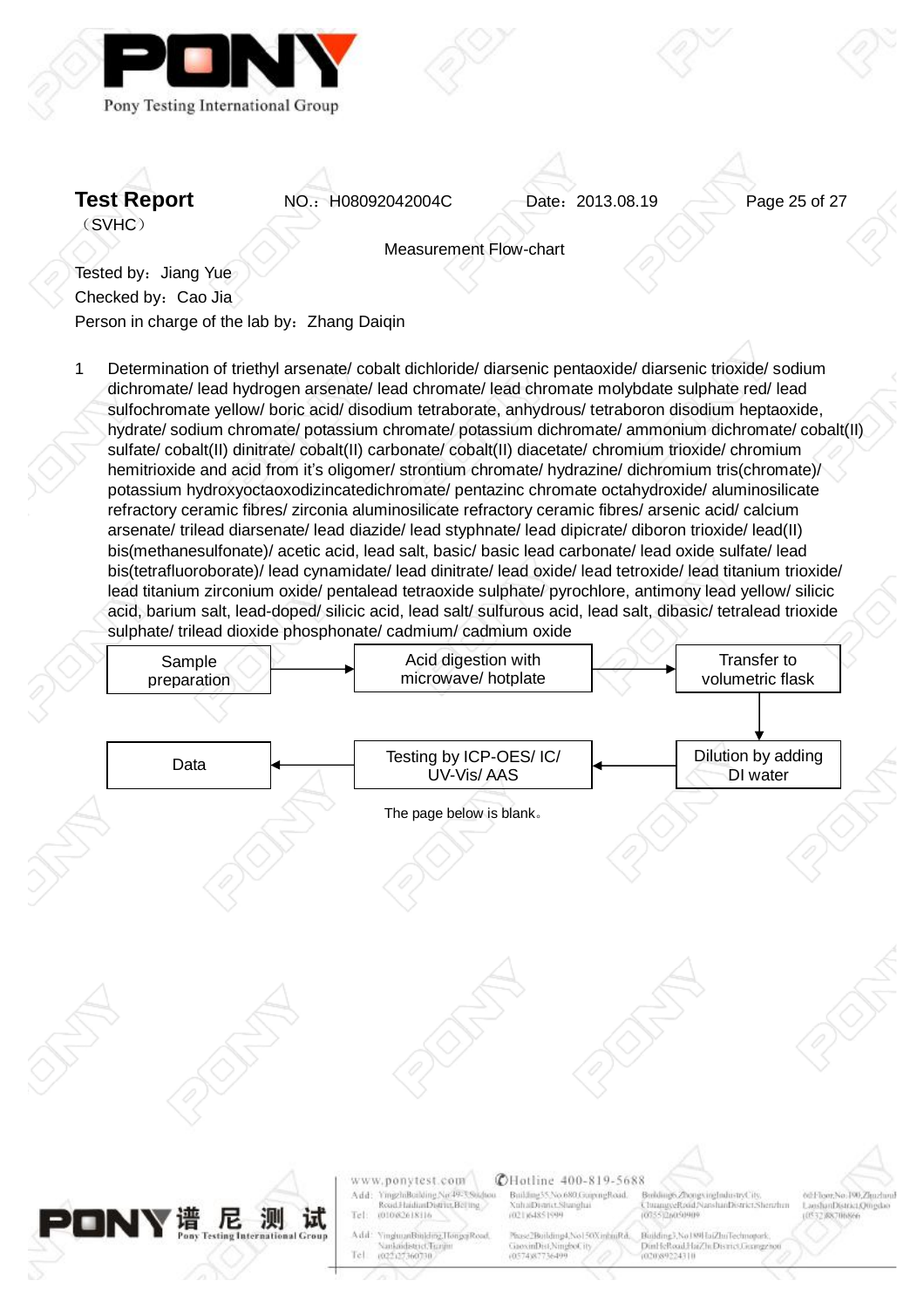

**Test Report NO.: H08092042004C** Date: 2013.08.19 Page 26 of 27

Measurement Flow-chart

Tested by: Jiang Yue Checked by: Cao Jia Person in charge of the lab by: Zhang Daigin

2 Determination of anthracene/ benzyl butyl phthalate/ dibutyl phthalate/ bis(2-ethylhexyl) phthalate/ HBCDD/ 4,4'-diaminodiphenylmethane/ short chain chlorinated paraffins/ musk xylene/ bis(tributyltin) oxide/ 2,4-dinitrotoluene/ anthracene oil/ anthracene oil, anthracene paste, distn lights/ anthracene oil, anthracene paste, anthracene fraction/ anthracene oil, anthracene-low/ anthracene oil, anthracene paste / diisobutyl phthalate/ tris(2-chloroethyl) phosphate/ coal tar pitch, high temperature/ acrylamide/ trichloroethylene/ 2-methoxyethanol/ 2-ethoxyethanol/ 2-ethoxyethyl acetate/ 1,2-benzenedicarboxylic acid, di-C7-11-branched and linear alkyl esters/ 1-methyl-2-pyrrolidone/ 1,2,3-trichloropropane/ 1,2-benzenedicarboxylicacid, di-C6-8-branched alkyl esters, C7-rich/ bis(2-methoxyethyl) phthalate/ 2-methoxyaniline/ 4-(1,1,3,3-tetramethylbutyl) phenol/ 1,2-dichloroethane/ bis(2-methoxyethyl) ether/ N,N-dimethylacetamide/ phenolphthalein/ 2,2'-dichloro-4,4'-methylenedianiline/ 1,2-bis(2-methoxyethoxy) ethane/ 1,2-dimethoxyethane ethylene glycol dimethyl ether/ formamide/ 1,3,5-tris(oxiranylmethyl) -1,3,5-triazine-2,4,6(1H,3H,5H)-trione/ 1,3,5-tris[(2S and 2R)-2,3- epoxypropyl]-1,3,5-triazine-2,4,6-(1H,3H,5H)-trione/ 4,4'-bis(dimethylamino) benzophenone/ N,N,N',N'-tetramethyl-4,4'-methylenedianiline/ [4-[4,4'-bis(dimethylamino) benzhydrylidene] cyclohexa-2,5-dien-1-ylidene] dimethylammonium chloride/ [4-[[4-anilino-1-naphthyl] [4-(dimethylamino) phenyl] methylene] cyclohexa-2,5-dien-1-ylidene] dimethylammonium chlorid/ α,α-bis[4-(dimethylamino) phenyl]- 4(phenylamino) naphthalene-1-methanol/ 4,4'-bis(dimethylamino)-4''-(methylamino) trityl alcohol/ bis(pentabromophenyl) ether/ pentacosafluorotridecanoic acid/ tricosafluorododecanoic acid/ henicosafluoroundecanoic acid/ heptacosafluorotetradecanoic acid/ 4-(1,1,3,3-tetramethylbutyl)phenol, ethoxylated-/ 4-nonylphenol, branched and linear -substances/ diazene-1,2-dicarboxamide/ cyclohexane-1,2-dicarboxylic, anhydride, cis-cyclohexane -1,2-dicarboxylic anhydride, transcyclohexane-1,2-dicarboxylic anhydride